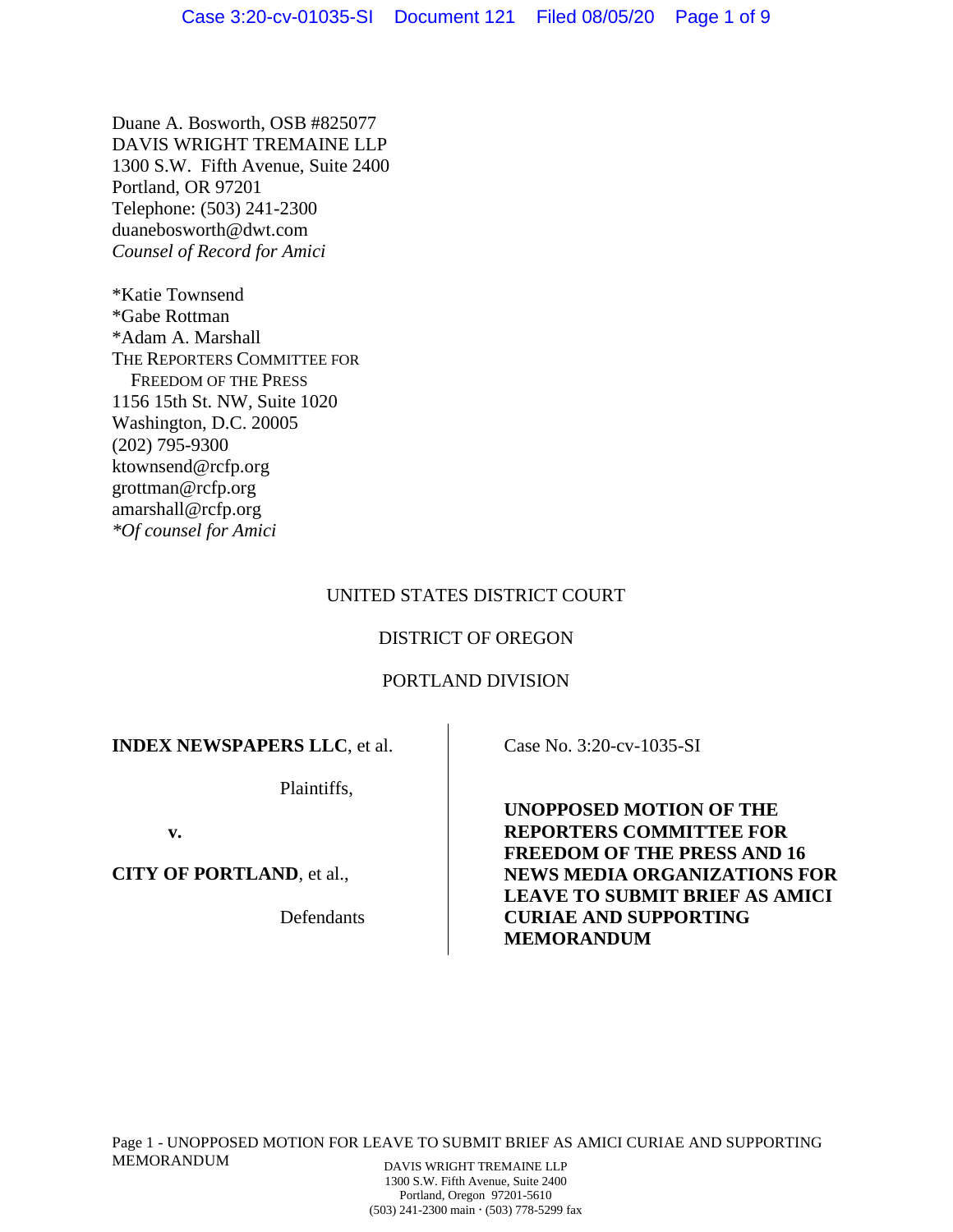Proposed *amici curiae* Reporters Committee for Freedom of the Press, Eugene Weekly, Gales Creek Journal, KPTV-KPDX Broadcasting Corporation, Malheur Enterprise, News-Register Publishing Co., Oregon Association of Broadcasters, Oregon Newspaper Publishers Association, Oregon Public Broadcasting, The Oregonian, Pamplin Media Group, Portland Business Journal, Reuters News & Media Inc., Salem Reporter, Society of Professional Journalists Oregon Territory Chapter, TEGNA Inc. / KGW-TV (Portland), and Underscore.news (collectively, the "News Media Amici") hereby move the Court for leave to submit the attached brief to address the Court's July 31, 2020 Order (ECF No. 108).

Pursuant to Federal and Local Civil Rule 7, counsel for the News Media Amici informed counsel for Plaintiffs and Defendants of their intent to file this motion and requested their position. Plaintiffs consent to the motion, the Federal Defendants do not oppose, and the City of Portland likewise does not oppose.

### **IDENTITY OF PROPOSED NEWS MEDIA AMICI AND CORPORATE DISCLOSURE STATEMENTS**

The Reporters Committee for Freedom of the Press ("Reporters Committee") is an unincorporated nonprofit association. The Reporters Committee was founded by leading journalists and media lawyers in 1970 when the nation's news media faced an unprecedented wave of government subpoenas forcing reporters to name confidential sources. Today, its attorneys provide *pro bono* legal representation, amicus curiae support, and other legal resources to protect First Amendment freedoms and the newsgathering rights of journalists. The Reporters Committee is an unincorporated association of reporters and editors with no parent corporation and no stock.

Eugene Weekly, locally owned since 1982, is an alternative news weekly covering news, arts and entertainment in Lane County, Oregon. EW focuses on investigative and solutions journalism that affect the community and the state. What's Happening Inc, DBA Eugene Weekly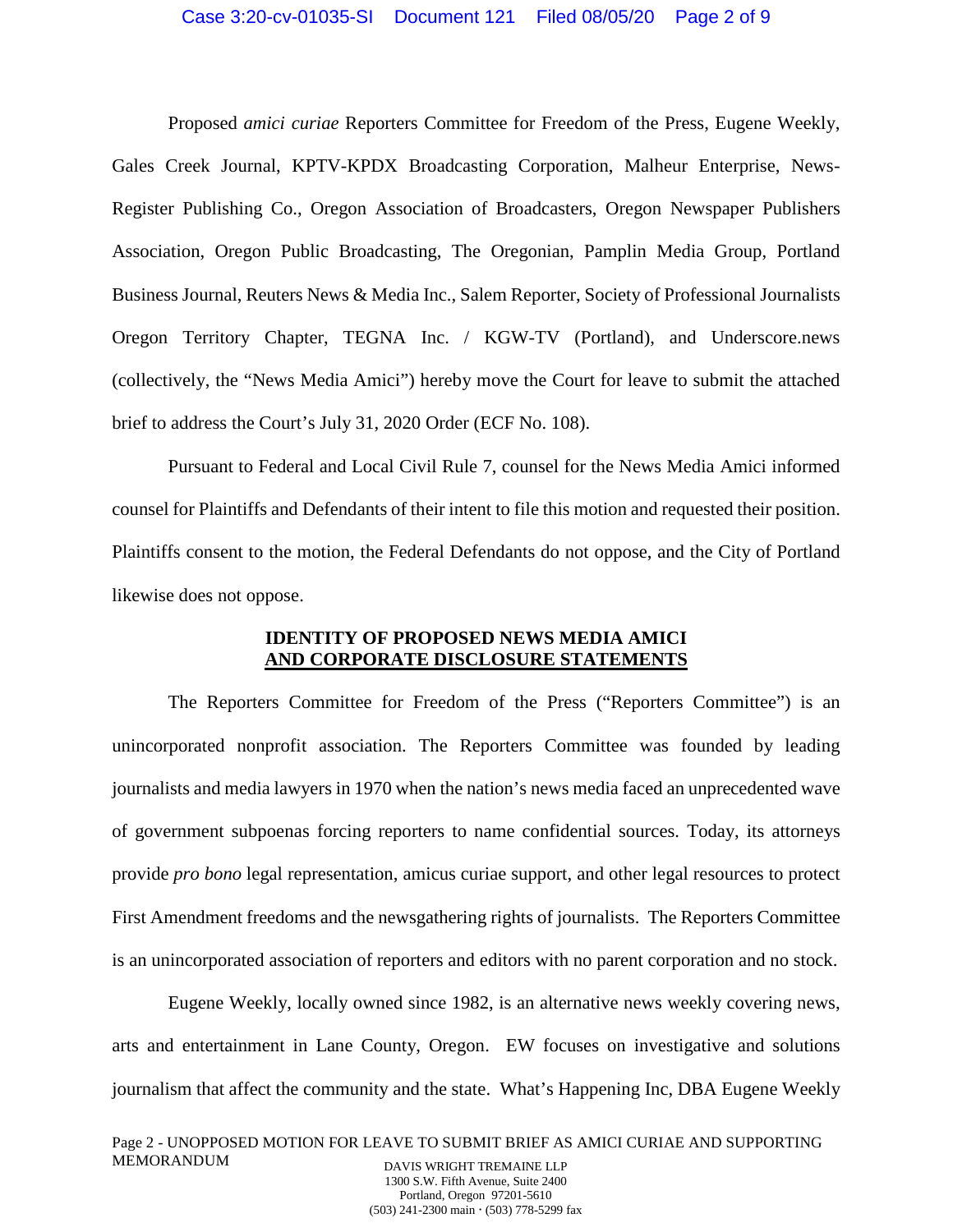is a privately owned news organization that has no parent company and issues no stock.

The Gales Creek Journal (formally, Gales Creek Journal LLC) is a news organization headquartered in Gales Creek, Oregon. It publishes the Gales Creek Journal, the Banks Post, and the Salmonberry Magazine. Gales Creek Journal LLC is a wholly-owned subsidiary of Firestarter Media LLC, a holding company owned by Jacob Hundley. Gales Creek Journal LLC and Firestarter Media LLC are both privately held companies with no securities in the hands of the public.

KPTV-KPDX Broadcasting Corporation owns and operates KPTV (Fox) and KPDX (MyNetwork) in the Portland, Oregon Designated Market Area. KPTV-KPDX Broadcasting Corporation is a wholly owned subsidiary of Meredith Corporation. Meredith Corporation is a publicly traded company on the New York Stock Exchange under the symbol MDP. Black Rock, Inc., publicly traded on the New York Stock Exchange under the symbol BLK, owns ten percent (10%) or more of Meredith Corporation's stock.

The Malheur Enterprise is a news organization based in Vale, Oregon, that operates a news website and publishes a weekly newspaper primarily serving Malheur County. The Enterprise is represented by its publisher Les Zaitz. The Malheur Enterprise is a wholly owned subsidiary of Wheatland Publishing Corp., an Oregon corporation engaging in the news business since 1987.

The News-Register Publishing Company, family-owned since 1928, publishes the twiceweekly News-Register community newspaper, in print and online, from offices in McMinnville, OR. We are an active member of Oregon Newspaper Publishers Association, the National Newspaper Association and America's Newspapers, and our journalism interests extend to print services for other newspapers and our own production of specialty publications. Oregon Lithoprint, Inc., dba News-Register Publishing Co. — wholly-owned by members of the Bladine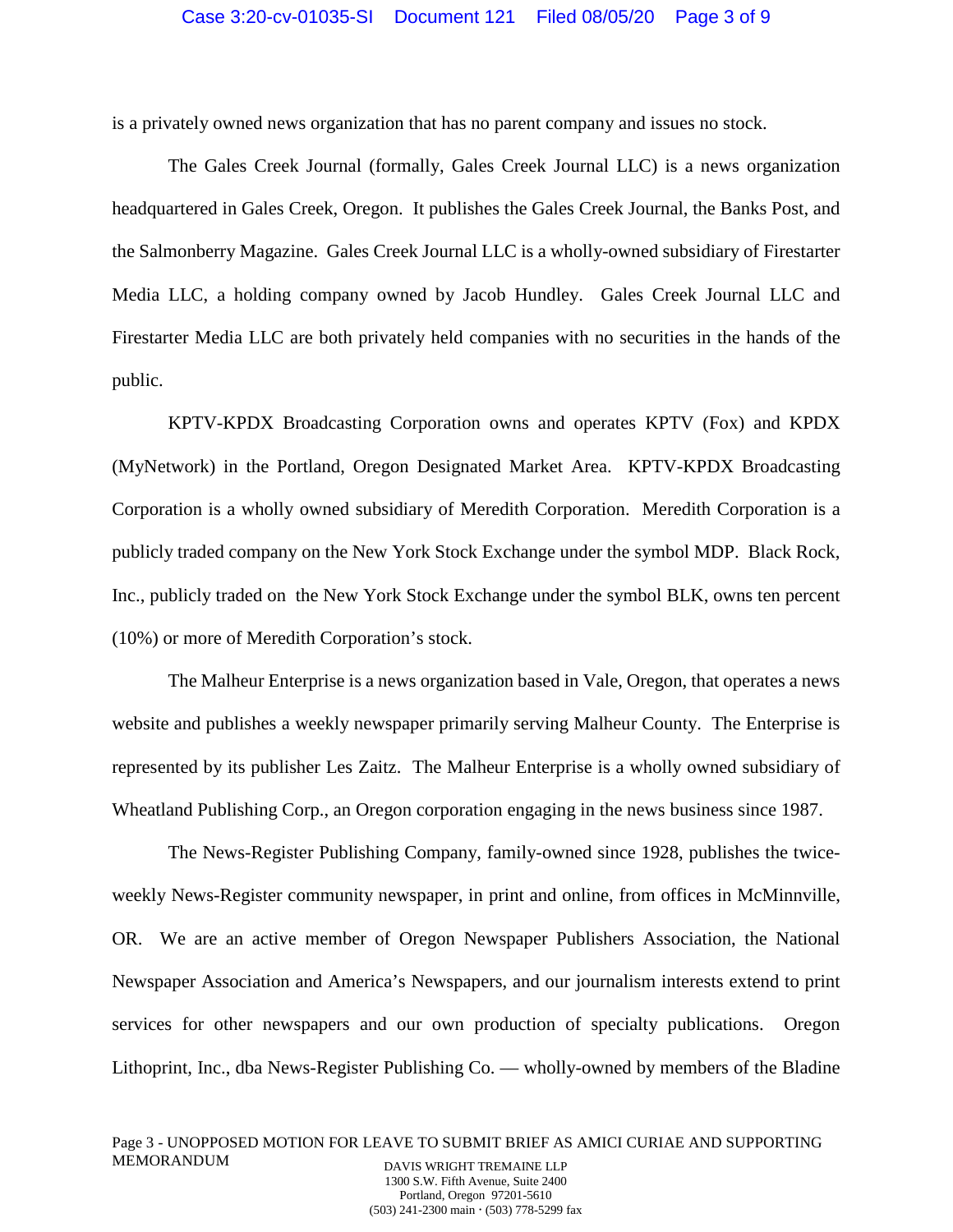family — has no parent corporation or outside stock issue.

The Oregon Association of Broadcasters ("OAB") is a non-profit trade organization representing approximately 100 radio stations and 25 television stations in Oregon. The Oregon Association of Broadcasters ("OAB") has no parent corporation and issues no stock.

Oregon Newspaper Publishers Association is a trade association organized to represent the common interests of Oregon newspapers. One of those interests is to further the public's understanding that strong newspapers are the cornerstone of a democratic society. ONPA represents all the dailies and most of the weeklies in Oregon, currently 96 publications. ONPA has no parent corporation and issues no stock.

Oregon Public Broadcasting (OPB) is a nationally-recognized leader in public media, reaching 1.5 million people across Oregon and southwest Washington each week through its network of television and radio stations, and robust online programming. With award-winning journalists and original series, OPB's mission is to illuminate the people, places, and issues of the region and put stories into context. OPB is a nonprofit public benefit corporation with no parent corporation and issues no stock.

The Oregonian/OregonLive (formally, Advance Local d/b/a Oregonian Media Group) is a news organization based in Portland, Oregon. It publishes The Oregonian newspaper and the website www.oregonlive.com and publishes a variety of digital and mobile news applications. The Oregonian has won Pulitzer Prizes for its journalism, including the award for breaking news reporting in 2007. Advance Local d/b/a Oregonian Media Group is a wholly owned subsidiary of Newark Morning Ledger Co., a New Jersey corporation. No publicly traded corporation owns 10% or more of the stock of Oregonian Media Group or of Newark Morning Ledger Co.

Pamplin Media Group is a news organization that publishes the Portland Tribune and 24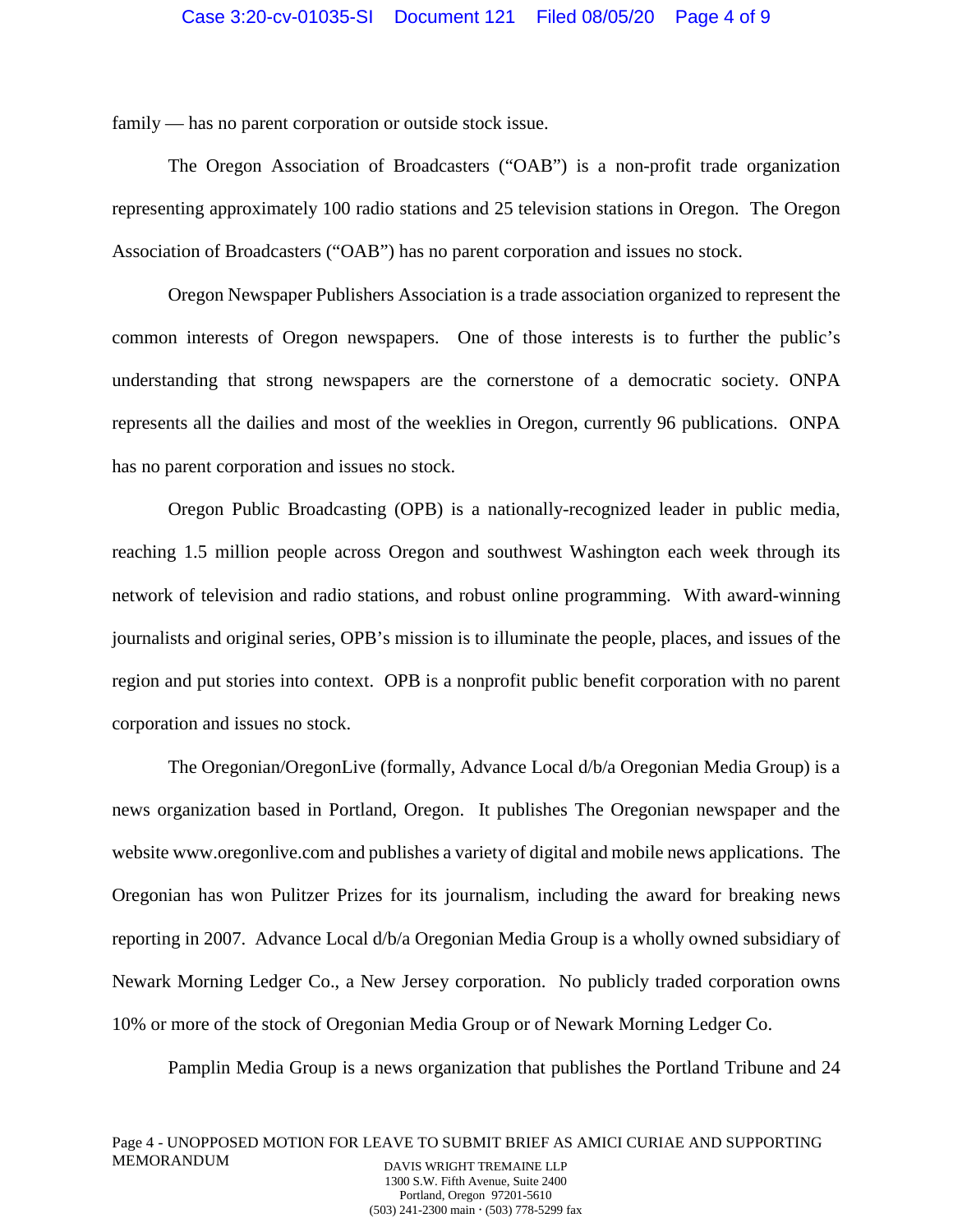### Case 3:20-cv-01035-SI Document 121 Filed 08/05/20 Page 5 of 9

other physical newspapers and digital content in Oregon. Pamplin Media Group is an assumed business name for Oregon Publications Corp., which is a wholly owned subsidiary of the R.B. Pamplin Corp, which is a privately owned company wholly controlled by Robert B. Pamplin Jr. and his family.

The Portland Business Journal, published by American City Business Journals, Inc., is Portland's premier business publication providing comprehensive coverage of the local economic landscape with breaking news, in-depth industry analysis, market leads, and over 35 annual award and networking events. American City Business Journals, Inc. is a wholly owned subsidiary of Advance Publications, Inc., a privately-held company with no parent corporation. No publicly held corporation owns any of its stock.

Reuters, the world's largest international news agency, is a leading provider of real-time multi-media news and information services to newspapers, television and cable networks, radio stations and websites around the world. Through Reuters.com, affiliated websites and multiple online and mobile platforms, more than a billion professionals, news organizations and consumers rely on Reuters every day. Its text newswires provide newsrooms with source material and readyto-publish news stories in nine languages and, through Reuters Pictures and Video, global video content and over 1,600 photographs a day covering international news, sports, entertainment, and business. In addition, Reuters publishes authoritative and unbiased market data and intelligence to business and finance consumers, including investment banking and private equity professionals. Reuters News & Media Inc. is a Delaware corporation whose parent is Thomson Reuters U.S. LLC, a Delaware limited liability company. Reuters News & Media Inc. and Thomson Reuters U.S. LLC are indirect and wholly owned subsidiaries of Thomson Reuters Corporation, a publiclyheld corporation, which is traded on the New York Stock Exchange and Toronto Stock Exchange.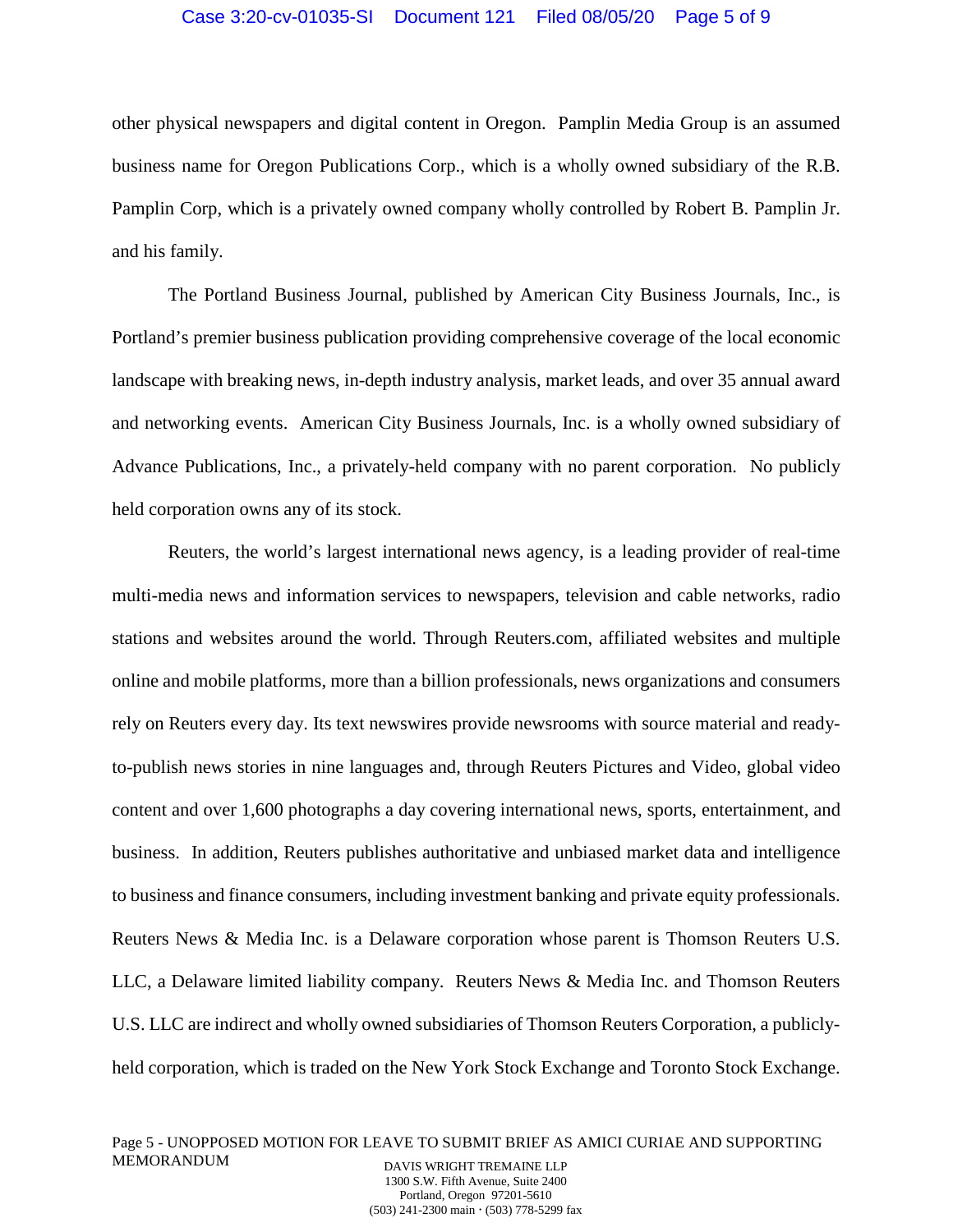### Case 3:20-cv-01035-SI Document 121 Filed 08/05/20 Page 6 of 9

There are no intermediate parent corporations or subsidiaries of Reuters News & Media Inc. or Thomson Reuters U.S. LLC that are publicly held, and there are no publicly-held companies that own 10% or more of Reuters News & Media Inc. or Thomson Reuters U.S. LLC shares.

Salem Reporter is an all-digital news organization based in Salem, Oregon, that operates a news website serving the state's capital city. Salem Reporter is owned by Salem Reporter LLC, a privately held Oregon corporation established in 2018.

The Oregon Territory Chapter of the Society of Professional Journalists ("SPJ Oregon") is dedicated to improving and protecting journalism. It is a chapter of the national Society of Professional Journalists, the nation's most broad-based journalism organization. Founded in 1909 as Sigma Delta Chi, the Society of Professional Journalists promotes the free flow of information vital to a well-informed citizenry, works to inspire and educate the next generation of journalists, and protects the First Amendment guarantees of freedom of speech and press. SPJ Oregon maintains a Freedom of Information committee, lobbies on behalf of open records and government transparency and defends press freedom. The Oregon Territory Chapter of the Society of Professional Journalists has no parent corporation and issues no stock.

TEGNA Inc. owns or services (through shared service or similar agreements) 64 television stations in 52 markets, including KGW-TV, the NBC affiliate in Portland. TEGNA Inc. has no parent company, and no publicly-held company has a 10% or greater ownership interest in TEGNA, Inc.

Underscore Media Collaboration, Inc., is a nonprofit news organization based in Portland, Oregon. We publish investigative reporting including coverage of Indian Country and disseminate our work by partnering with other media including broadcast, online and print. Our work can be found on our website, underscore.news. Underscore began operations on January 15, 2019.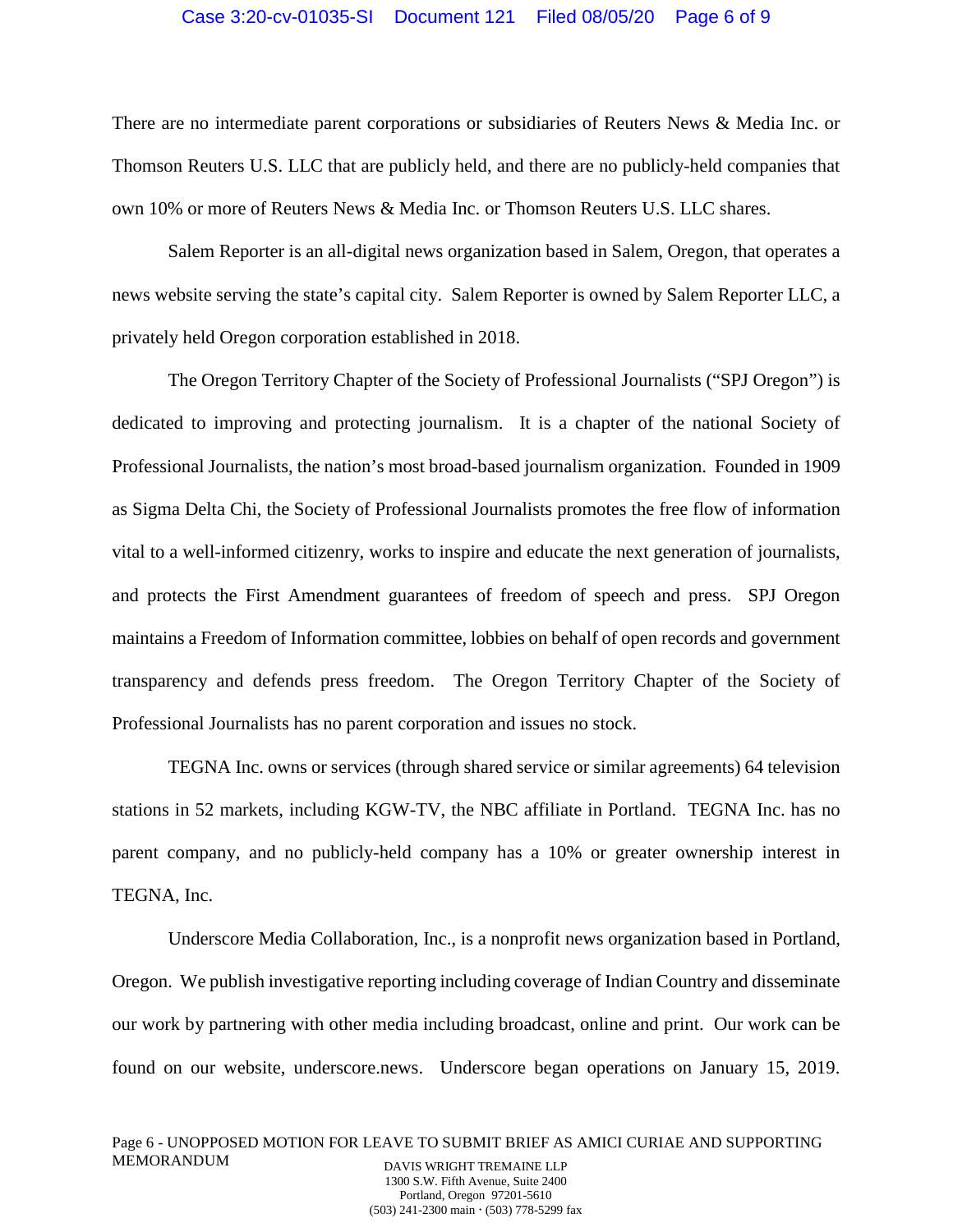Underscore.news is a nonprofit organization that has no parent company and issues no stock.

### **ARGUMENT**

 Federal district courts have inherent authority to consider submissions from *amicus curiae*  in connection with proceedings pending before them. *See, e.g., Hoptowit v. Ray*, 682 F.2d 1237, 1260 (9th Cir. 1982) (overruled on other grounds) ("The district court has broad discretion to appoint amici curiae."). Indeed, "[d]istrict courts frequently welcome amicus briefs from nonparties concerning legal issues that have potential ramifications beyond the parties directly involved or if the amicus has unique information or perspective that can help the court beyond the help that the lawyers for the parties are able to provide." *NGV Gaming, Ltd. v. Upstream Point Molate, LLC*, 355 F. Supp. 2d 1061, 1067 (N.D. Cal. 2005) (quotation and citation omitted). *Accord Greater Hells Canyon Council v. Stein*, No. 2:17-CV-00843-SU, 2018 WL 438924, at \*1 (D. Or. Jan. 16, 2018) (granting motion to file amicus brief that would provide "useful additional analysis", interpretations of law, and factual information).

The proposed News Media Amici request leave to submit the attached brief to address a question posed by the Court's July 31, 2020 Order: whether it should amend the temporary restraining order, ECF No. 84 (the "TRO") to, *inter alia*, "restrict the definition of 'Journalist'" to "professional or authorized journalists" who have been given a vest by the ACLU of Oregon. Order, ECF No. 108. The News Media Amici are well-positioned to address this question, as they consist of members and representatives of the press. Accordingly, they not only have a strong interest in ensuring that their constitutional rights are protected, but also can offer "useful additional analysis" and unique insight into the question posed by the Court. *Greater Hells Canyon Council*, 2018 WL 438924, at \*1.

Portland, Oregon 97201-5610 (503) 241-2300 main (503) 778-5299 fax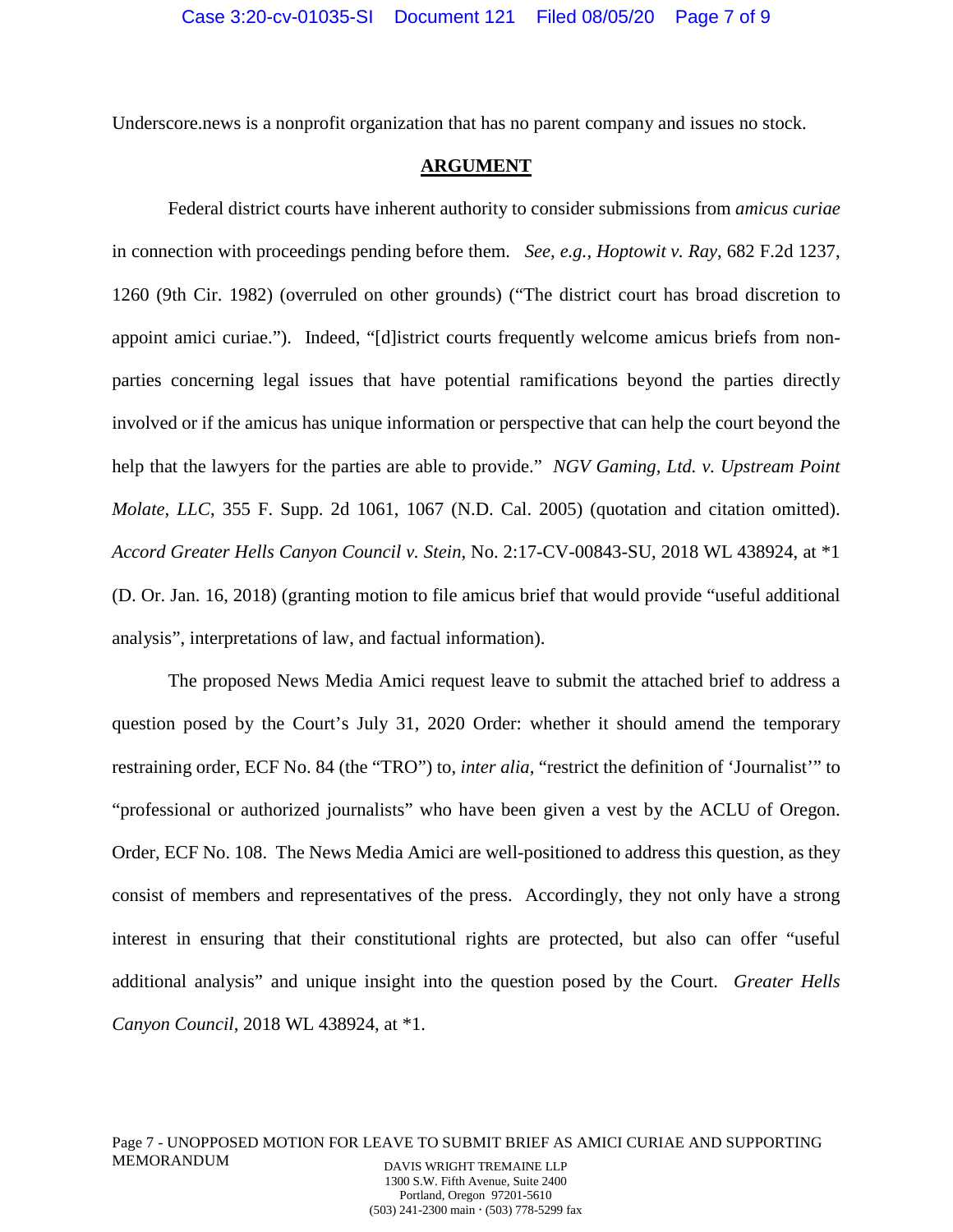### Case 3:20-cv-01035-SI Document 121 Filed 08/05/20 Page 8 of 9

As set forth in the attached brief, the Court cannot and should not adopt the proposed restriction on the definition of "Journalist" in the TRO. The First Amendment bars any system that would require journalists to be licensed—by the government, third party, or otherwise—to gather and report the news. And a regime that outsources registration or licensing to a nongovernmental entity, like the ACLU, pursuant to an order of the Court, would pose the same constitutional concerns as any direct governmental licensing regime, one of the primary constraints on an independent press that the First Amendment was ratified to prohibit.

The proposed News Media Amici appreciate that the Court is concerned with how to effectively ensure compliance with its TRO. For the reasons detailed in the attached brief, if the Court determines that a modification to the TRO is needed, the News Media Amici urge the Court to adopt a test that asks whether, under the totality of the circumstances, an officer knows or has reason to know that a person is a journalist. The News Media Amici set forth additional detail about why this test is appropriate, and how it would function, in the attached brief.

### **CONCLUSION**

For the foregoing reasons, the News Media Amici respectfully request leave to file the attached brief.

Dated: August 5, 2020 Respectfully submitted,

/s/ Duane A. Bosworth Duane A. Bosworth, OSB #825077 DAVIS WRIGHT TREMAINE LLP 1300 S.W. Fifth Avenue, Suite 2400 Portland, OR 97201 Telephone: (503) 241-2300 duanebosworth@dwt.com

*Counsel of Record for Amici*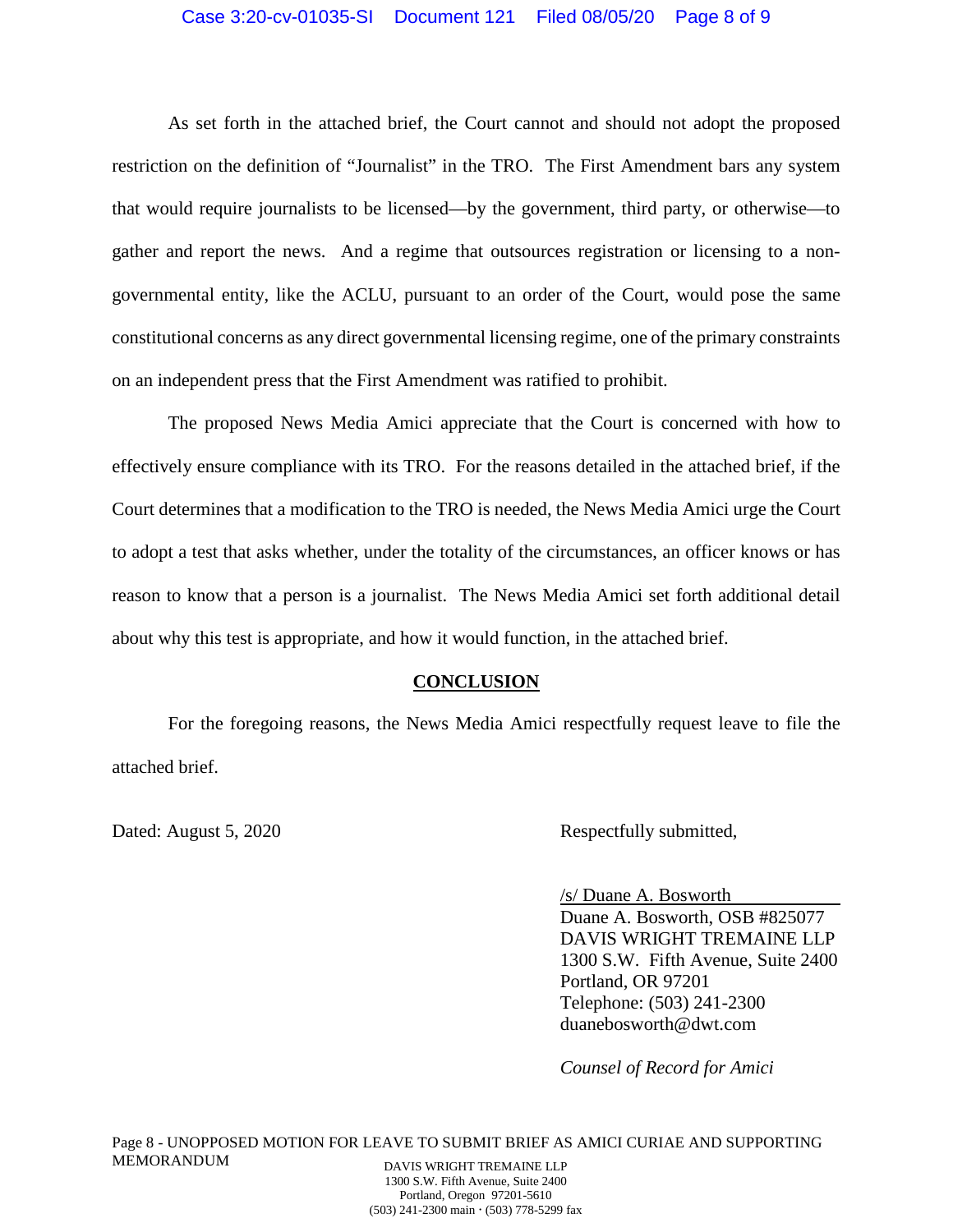Katie Townsend Gabe Rottman Adam A. Marshall THE REPORTERS COMMITTEE FOR FREEDOM OF THE PRESS 1156 15th St. NW, Suite 1020 Washington, D.C. 20005 (202) 795-9300 ktownsend@rcfp.org grottman@rcfp.org amarshall@rcfp.org *\*Of counsel for Amici*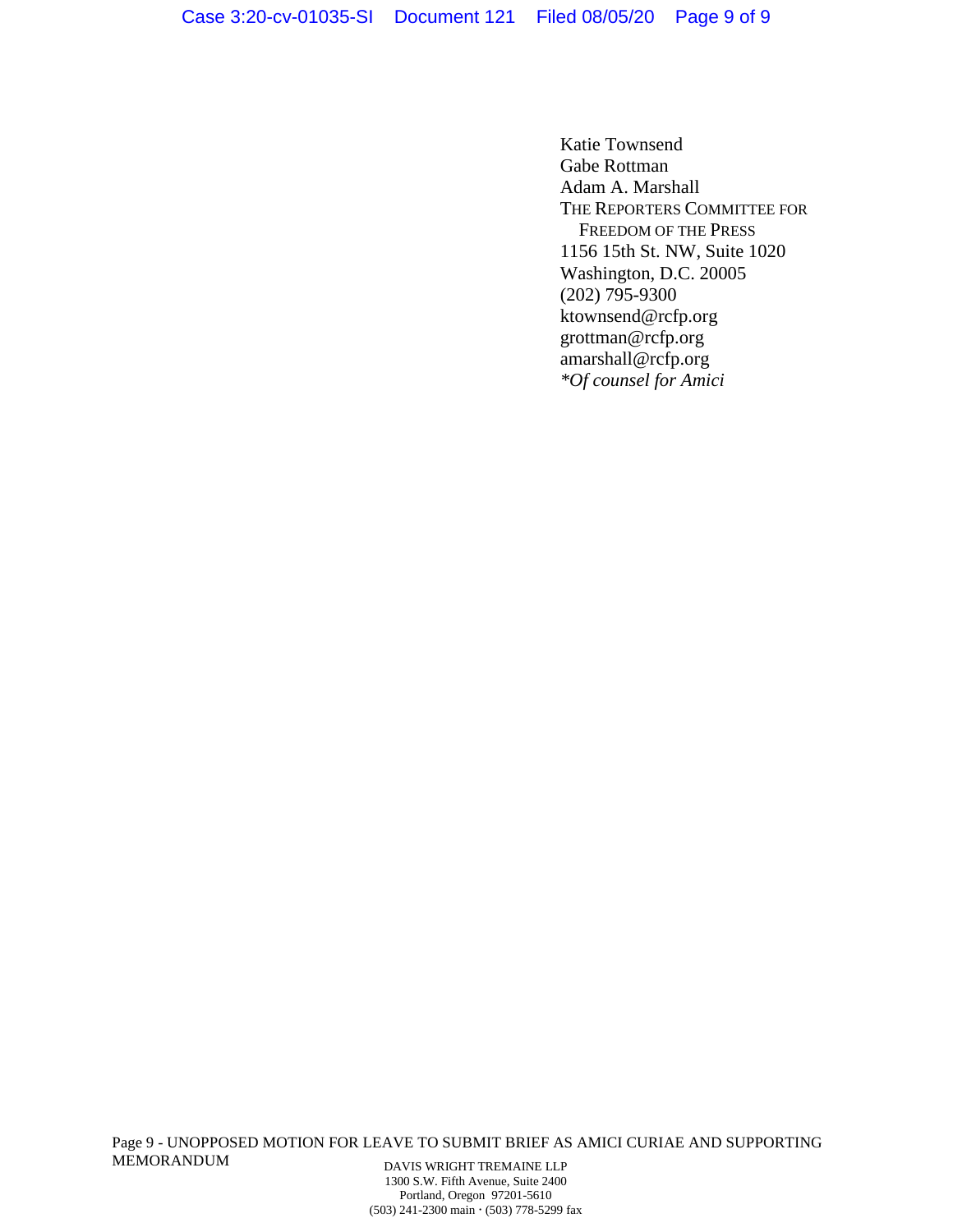Duane A. Bosworth, OSB #825077 DAVIS WRIGHT TREMAINE LLP 1300 S.W. Fifth Avenue, Suite 2400 Portland, OR 97201 Telephone: (503) 241-2300 duanebosworth@dwt.com *Counsel of Record for Amici* 

\*Katie Townsend \*Gabe Rottman \*Adam A. Marshall THE REPORTERS COMMITTEE FOR FREEDOM OF THE PRESS 1156 15th St. NW, Suite 1020 Washington, D.C. 20005 (202) 795-9300 ktownsend@rcfp.org grottman@rcfp.org amarshall@rcfp.org *\*Of counsel for Amici* 

## UNITED STATES DISTRICT COURT

## DISTRICT OF OREGON

## PORTLAND DIVISION

## **INDEX NEWSPAPERS LLC**, et al.

Plaintiffs,

**v.** 

**CITY OF PORTLAND**, et al.,

Defendants

Case No. 3:20-cv-1035-SI

**BRIEF OF AMICI CURIAE REPORTERS COMMITTEE FOR FREEDOM OF THE PRESS AND 16 NEWS MEDIA ORGANIZATIONS**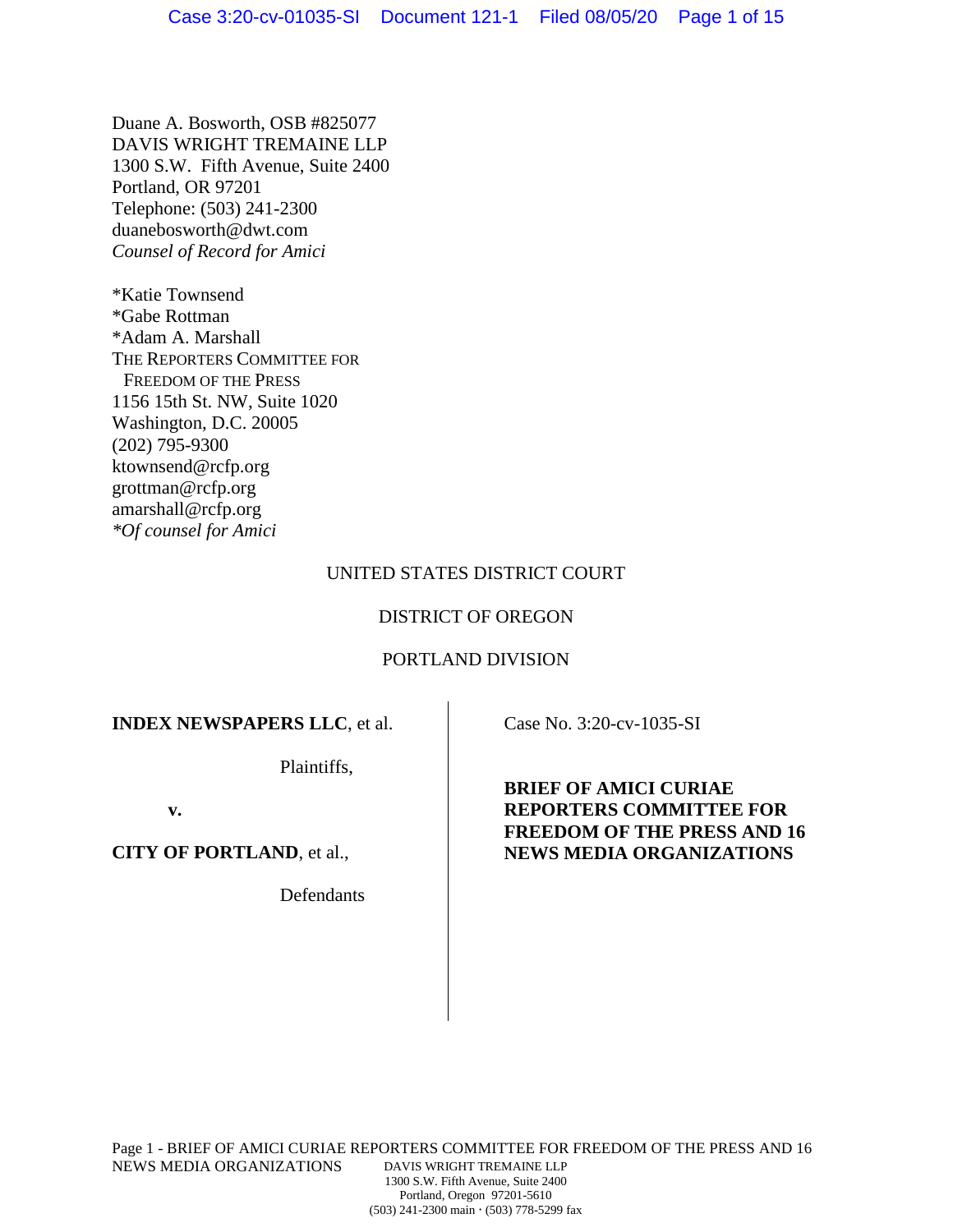#### Case 3:20-cv-01035-SI Document 121-1 Filed 08/05/20 Page 2 of 15

Pursuant to the Court's Scheduling Order of July 31, 2020, *amici* the Reporters Committee for Freedom of the Press, Eugene Weekly, Gales Creek Journal, KPTV-KPDX Broadcasting Corporation, Malheur Enterprise, News-Register Publishing Co., Oregon Association of Broadcasters, Oregon Newspaper Publishers Association, Oregon Public Broadcasting, The Oregonian, Pamplin Media Group, Portland Business Journal, Reuters News & Media Inc., Salem Reporter, Society of Professional Journalists Oregon Territory Chapter, TEGNA Inc. / KGW-TV (Portland), and Underscore.news respectfully submit this brief opposing any modification of the Court's Temporary Restraining Order (ECF No. 84) (the "TRO") that would amend the definition of "Journalist" to include only individuals authorized by the ACLU of Oregon.

The Reporters Committee is an unincorporated nonprofit association of reporters and editors dedicated to defending the First Amendment and newsgathering rights of the news media. Founded by journalists and media lawyers in 1970, when the nation's press faced an unprecedented wave of government subpoenas forcing reporters to name confidential sources, the Reporters Committee today serves as a leading voice for the legal interests of journalists and news organizations.

Eugene Weekly, locally owned since 1982, is an alternative news weekly covering news, arts and entertainment in Lane County, Oregon. EW focuses on investigative and solutions journalism that affect the community and the state.

The Gales Creek Journal (formally, Gales Creek Journal LLC) is a news organization headquartered in Gales Creek, Oregon. It publishes the Gales Creek Journal, the Banks Post, and the Salmonberry Magazine.

KPTV-KPDX Broadcasting Corporation owns and operates KPTV (Fox) and KPDX (MyNetwork) in the Portland, Oregon Designated Market Area.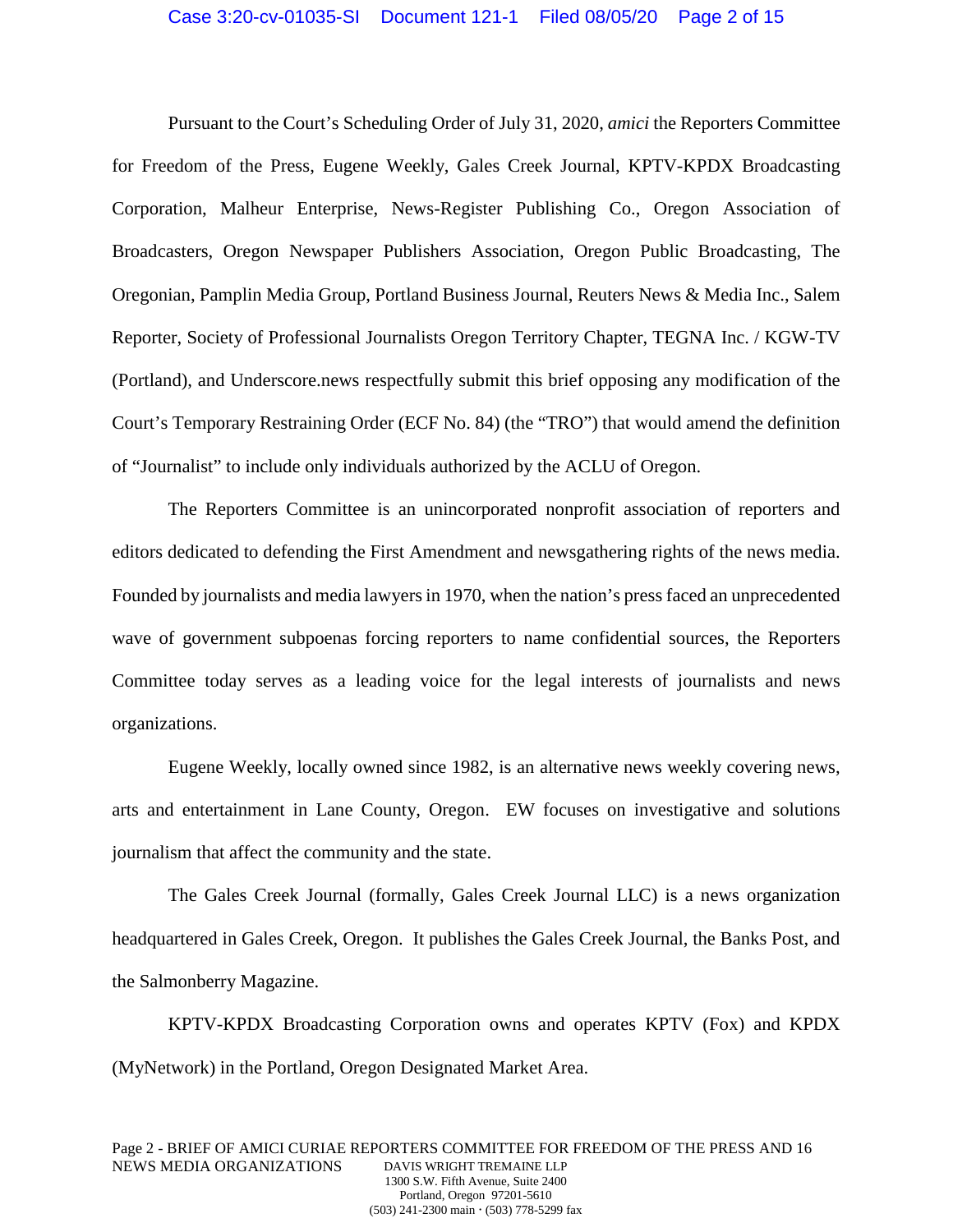### Case 3:20-cv-01035-SI Document 121-1 Filed 08/05/20 Page 3 of 15

The Malheur Enterprise is a news organization based in Vale, Oregon, that operates a news website and publishes a weekly newspaper primarily serving Malheur County. The Enterprise is represented by its publisher Les Zaitz.

The News-Register Publishing Company, family-owned since 1928, publishes the twiceweekly News-Register community newspaper, in print and online, from offices in McMinnville, OR. We are an active member of Oregon Newspaper Publishers Association, the National Newspaper Association and America's Newspapers, and our journalism interests extend to print services for other newspapers and our own production of specialty publications.

The Oregon Association of Broadcasters ("OAB") is a non-profit trade organization representing approximately 100 radio stations and 25 television stations in Oregon.

Oregon Newspaper Publishers Association is a trade association organized to represent the common interests of Oregon newspapers. One of those interests is to further the public's understanding that strong newspapers are the cornerstone of a democratic society. ONPA represents all the dailies and most of the weeklies in Oregon, currently 96 publications.

Oregon Public Broadcasting (OPB) is a nationally-recognized leader in public media, reaching 1.5 million people across Oregon and southwest Washington each week through its network of television and radio stations, and robust online programming. With award-winning journalists and original series, OPB's mission is to illuminate the people, places, and issues of the region and put stories into context.

The Oregonian/OregonLive (formally, Advance Local d/b/a Oregonian Media Group) is a news organization based in Portland, Oregon. It publishes The Oregonian newspaper and the website www.oregonlive.com and publishes a variety of digital and mobile news applications. The Oregonian has won Pulitzer Prizes for its journalism, including the award for breaking news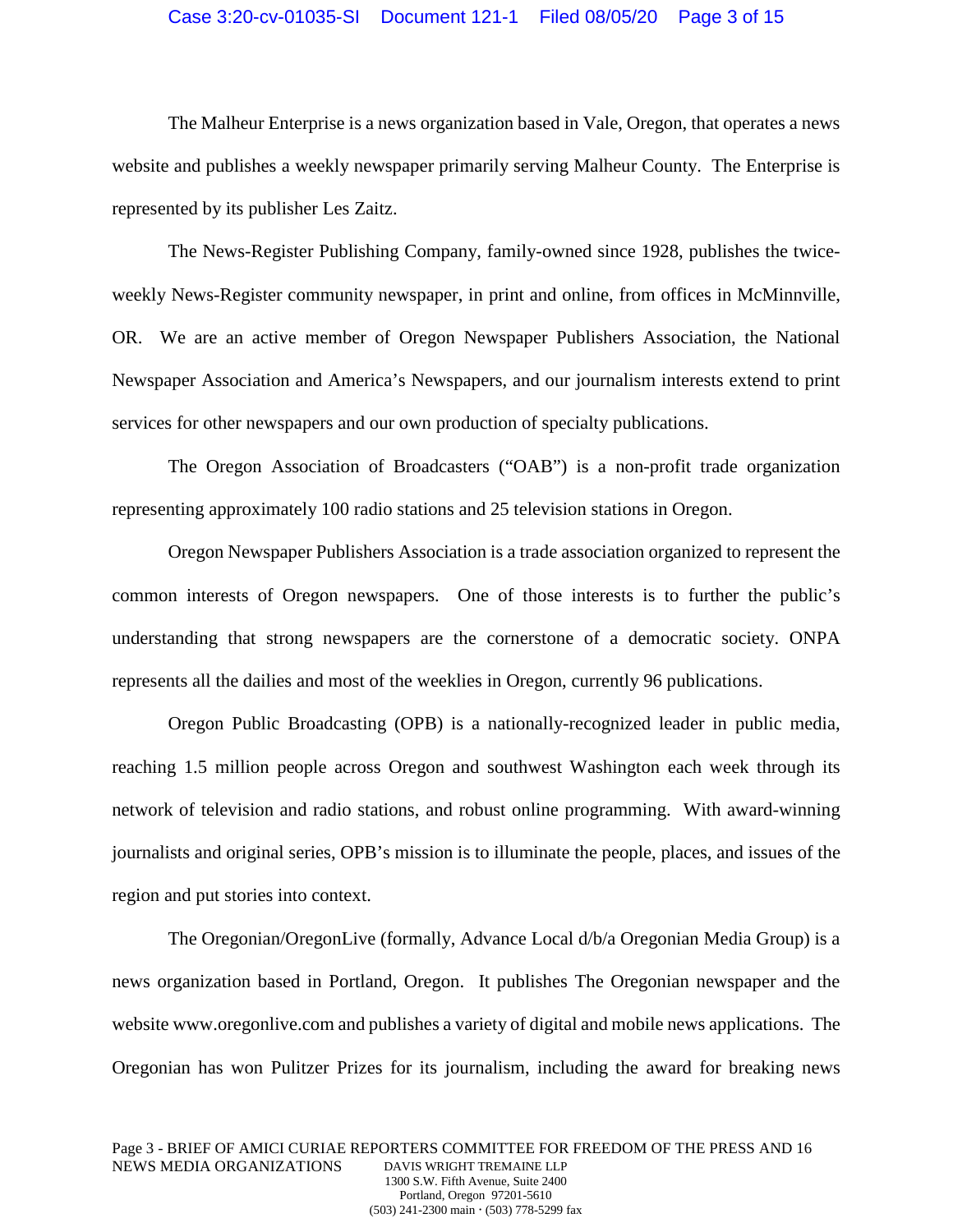reporting in 2007.

Pamplin Media Group is a news organization that publishes the Portland Tribune and 24 other physical newspapers and digital content in Oregon.

The Portland Business Journal, published by American City Business Journals, Inc., is Portland's premier business publication providing comprehensive coverage of the local economic landscape with breaking news, in-depth industry analysis, market leads, and over 35 annual award and networking events.

Reuters, the world's largest international news agency, is a leading provider of real-time multi-media news and information services to newspapers, television and cable networks, radio stations and websites around the world. Through Reuters.com, affiliated websites and multiple online and mobile platforms, more than a billion professionals, news organizations and consumers rely on Reuters every day. Its text newswires provide newsrooms with source material and readyto-publish news stories in nine languages and, through Reuters Pictures and Video, global video content and over 1,600 photographs a day covering international news, sports, entertainment, and business. In addition, Reuters publishes authoritative and unbiased market data and intelligence to business and finance consumers, including investment banking and private equity professionals.

Salem Reporter is an all-digital news organization based in Salem, Oregon, that operates a news website serving the state's capital city.

The Oregon Territory Chapter of the Society of Professional Journalists ("SPJ Oregon") is dedicated to improving and protecting journalism. It is a chapter of the national Society of Professional Journalists, the nation's most broad-based journalism organization. Founded in 1909 as Sigma Delta Chi, the Society of Professional Journalists promotes the free flow of information vital to a well-informed citizenry, works to inspire and educate the next generation of journalists,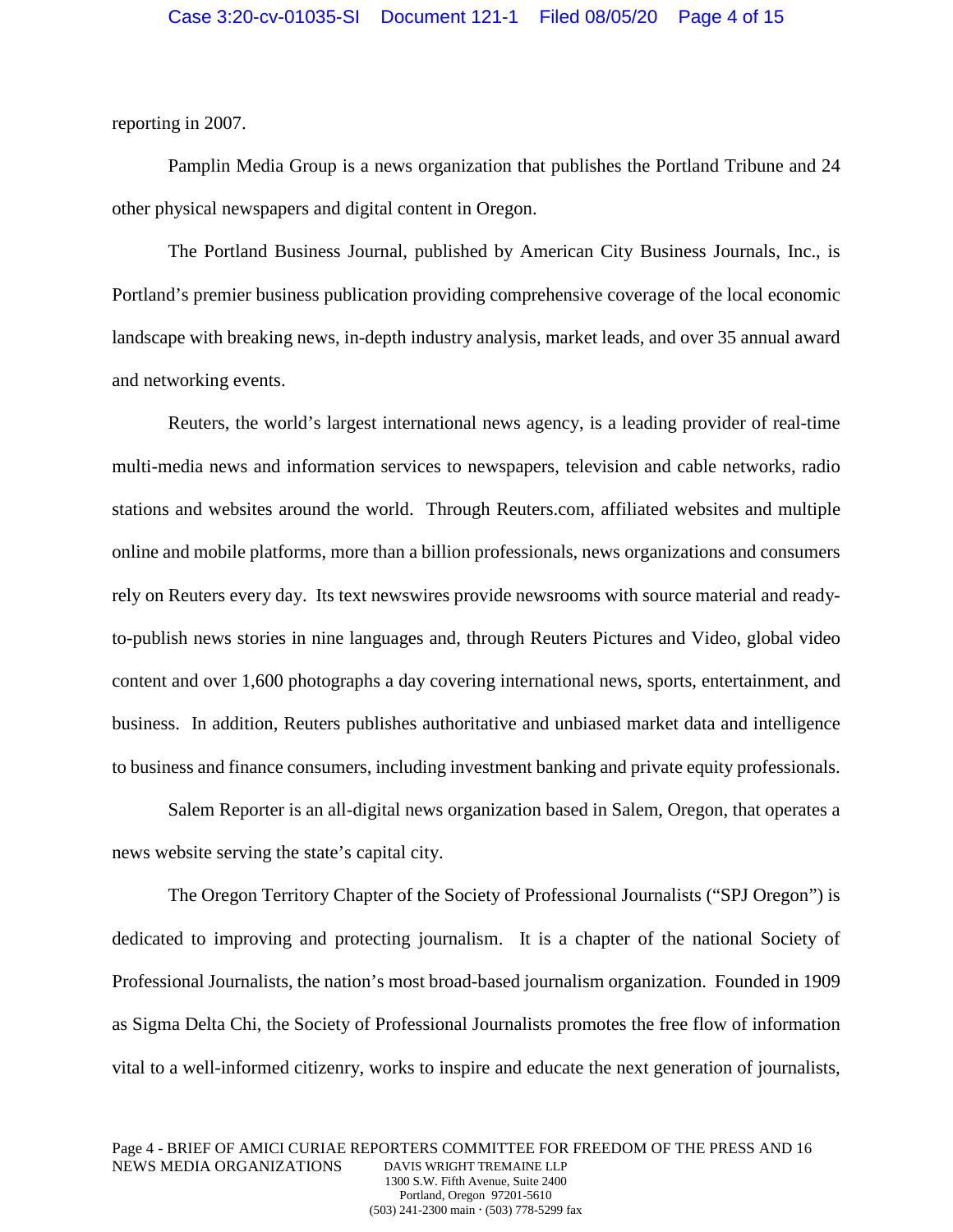### Case 3:20-cv-01035-SI Document 121-1 Filed 08/05/20 Page 5 of 15

and protects the First Amendment guarantees of freedom of speech and press. SPJ Oregon maintains a Freedom of Information committee, lobbies on behalf of open records and government transparency and defends press freedom.

TEGNA Inc. owns or services (through shared service or similar agreements) 64 television stations in 52 markets, including KGW-TV, the NBC affiliate in Portland.

Underscore Media Collaboration, Inc., is a nonprofit news organization based in Portland, Oregon. We publish investigative reporting including coverage of Indian Country and disseminate our work by partnering with other media including broadcast, online and print. Our work can be found on our website, underscore.news. Underscore began operations on January 15, 2019.

### **INTRODUCTION**

For weeks, journalists have been covering protests in Portland and around the country, fulfilling their constitutionally recognized role as the "watchful eyes" and "guardian of the public interest." TRO at 2 (quoting *Leigh v. Salazar*, 677 F.3d 892, 897 (9th Cir. 2012)). As the Court noted, federal agents of Defendants U.S. Department of Homeland Security and the U.S. Marshals Service (collectively, the "Federal Defendants") have engaged in "violence, threats, or intimidation" towards journalists, including the named Plaintiffs in this matter. *See* TRO at 10. Such conduct, as this Court rightly recognized, poses a "real and immediate threat of repeated injury" to Plaintiffs' First Amendment rights. TRO at 11. Accordingly, the TRO enjoined the Federal Defendants and their agents and employees from interfering with journalists' newsgathering. *Id.* at 18–19.

Following the Federal Defendants' motion for modification of the TRO, ECF No. 101, and a hearing on July 31, 2020, the Court invited briefing on whether it should, *inter alia*, "restrict the definition of 'Journalist'" to a "professional or authorized journalist" who has been given a vest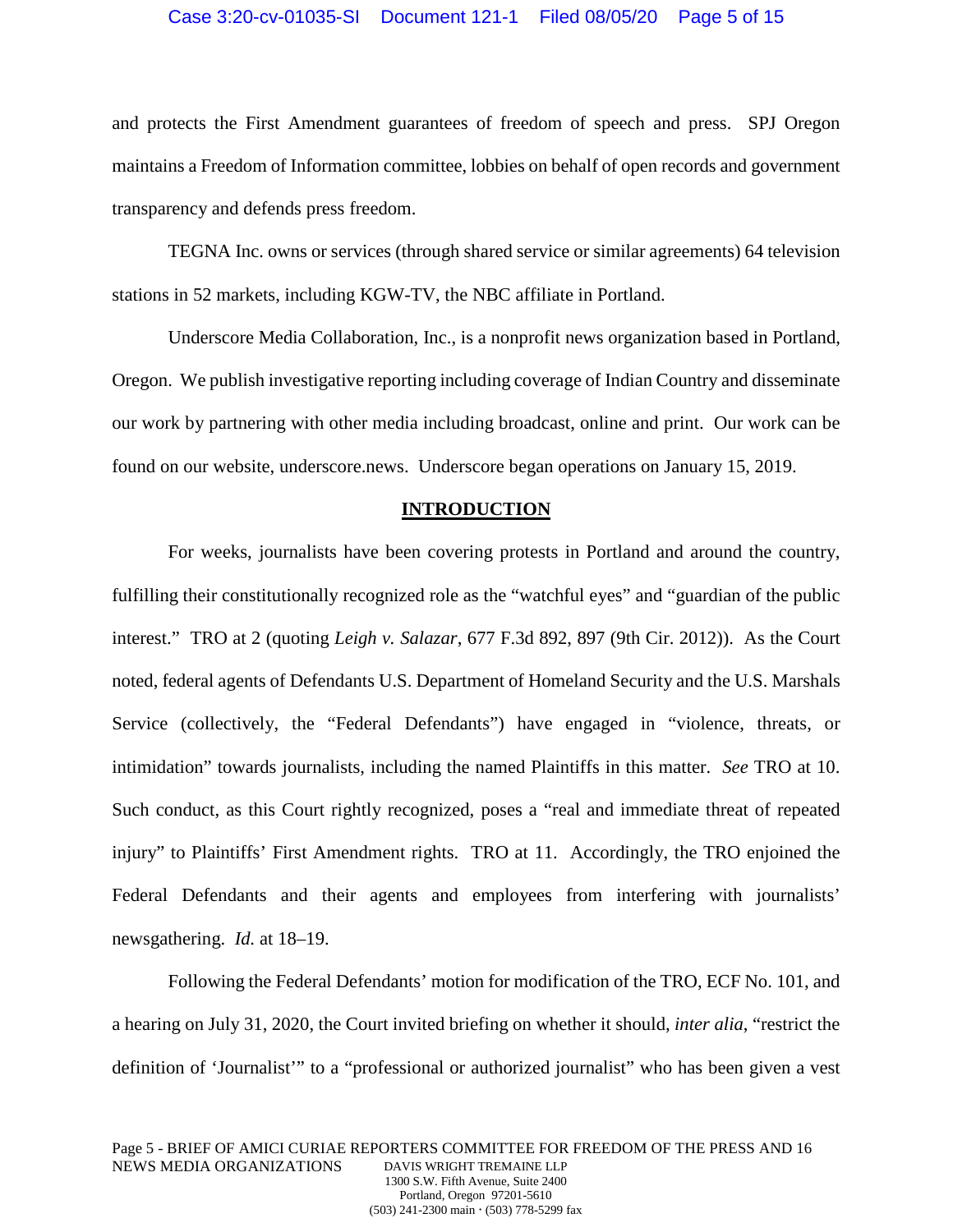by the ACLU of Oregon. Order, ECF No. 108. The Court cannot and should not adopt such a restriction. A regime that outsources registration or licensing to a non-governmental entity like the ACLU, pursuant to an order of this Court, would pose the same constitutional concerns as any direct governmental licensing regime, one of the *primary constraints* on an independent press that the First Amendment was ratified to prohibit.

Not only would such a regime itself be injurious to the First Amendment and journalists' ability to engage in newsgathering, but it would not solve the practical issues complained of by the Federal Defendants; indeed, it could exacerbate them by creating a single indicator of one's status as a journalist. Instead, to the extent the Court believes clarification of the TRO is necessary, it should evaluate the Federal Defendants' compliance according to whether a reasonable officer, under the totality of the circumstances, knew or should have known that they were interacting with a member of the press.

*Amici* provide a non-exhaustive list of indicia below strongly suggestive of an individual's status as a member of the press. None are dispositive, and other indicia could exist whereby a reasonable officer should know or would have reason to know an individual is a journalist. But, to the extent the Court is seeking clarity on what a member of the press covering a protest "looks like," *amici* offer these examples for the Court's consideration.

*Amici* appreciate that this Court has recognized the importance of the First Amendment issues at stake and is striving to ensure such rights are protected in the context of multifaceted and quickly-evolving events. *Amici* also recognize that officers face complicated issues while policing protests. But law enforcement's challenges must not supersede the freedoms protected by the First Amendment. Indeed, those rights must be respected all the more in times of crisis.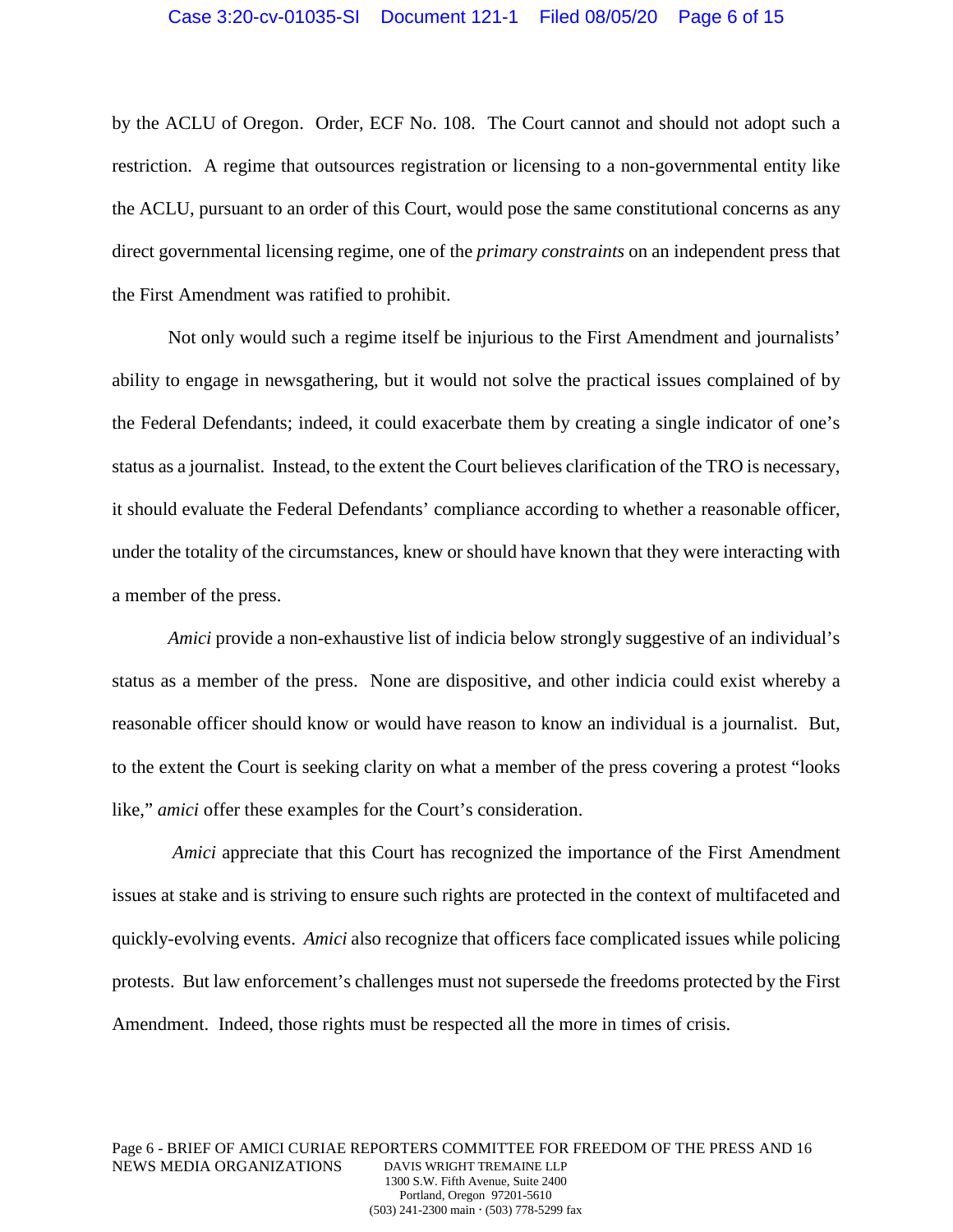### **ARGUMENT**

## **I. Journalists are defined by the function they perform, not governmental registration or licensing.**

"The First Amendment prohibits any law 'abridging the freedom of speech, or of the press[.]'" TRO at 13 (citing U.S. Const., amend. I). Thus, it is well-settled that any prior restraint against the press faces "a heavy presumption against its constitutional validity." *New York Times Co. v. United States*, 403 U.S. 713, 714 (1971) (per curiam) (quotation omitted). Indirect restrictions on the press have long (and appropriately) been viewed with the same skepticism.<sup>1</sup> For example, citing England's many efforts to restrict freedom of the press, including the required licensing of printers, the Supreme Court has overturned laws that have similar restrictive effects on members of the press as violative of the First Amendment. *See, e.g.*, *Grosjean v. Am. Press Co.*, 297 U.S. 233 (1936) (holding unconstitutional a 2% tax on gross receipts of newspapers with circulation of more than 20,000 per week).

The First Amendment bars any system that would require journalists to be licensed—by the government, third party, or otherwise—to gather and report the news. Such a system would constitute both an unconstitutional prior restraint and an unacceptable impediment to the public's right to know. *See*, *e.g.*, *New York Times Co.*, 403 U.S. at 714; *Grosjean*, 297 U.S. at 250 (tax on press was unconstitutional because it would "limit the circulation of information to which the public is entitled in virtue of the constitutional guaranties."). Indeed, licensing is often used by repressive regimes around the world "to control the press[,]" for example, by "issu[ing] press cards

 $\overline{a}$ 

<sup>&</sup>lt;sup>1</sup> The application of the 1712 Stamp Act to the American colonies was opposed by John Adams on the grounds that it was part of "a design . . . to strip us, in a great measure, of the means of knowledge, by loading the press, the colleges, and even an almanac and a newspaper, with restraints and duties." Eric Neisser, *Charging for Free Speech: User Fees and Insurance in the Marketplace of Ideas*, 74 Geo. L.J. 257, 263–64 (1985).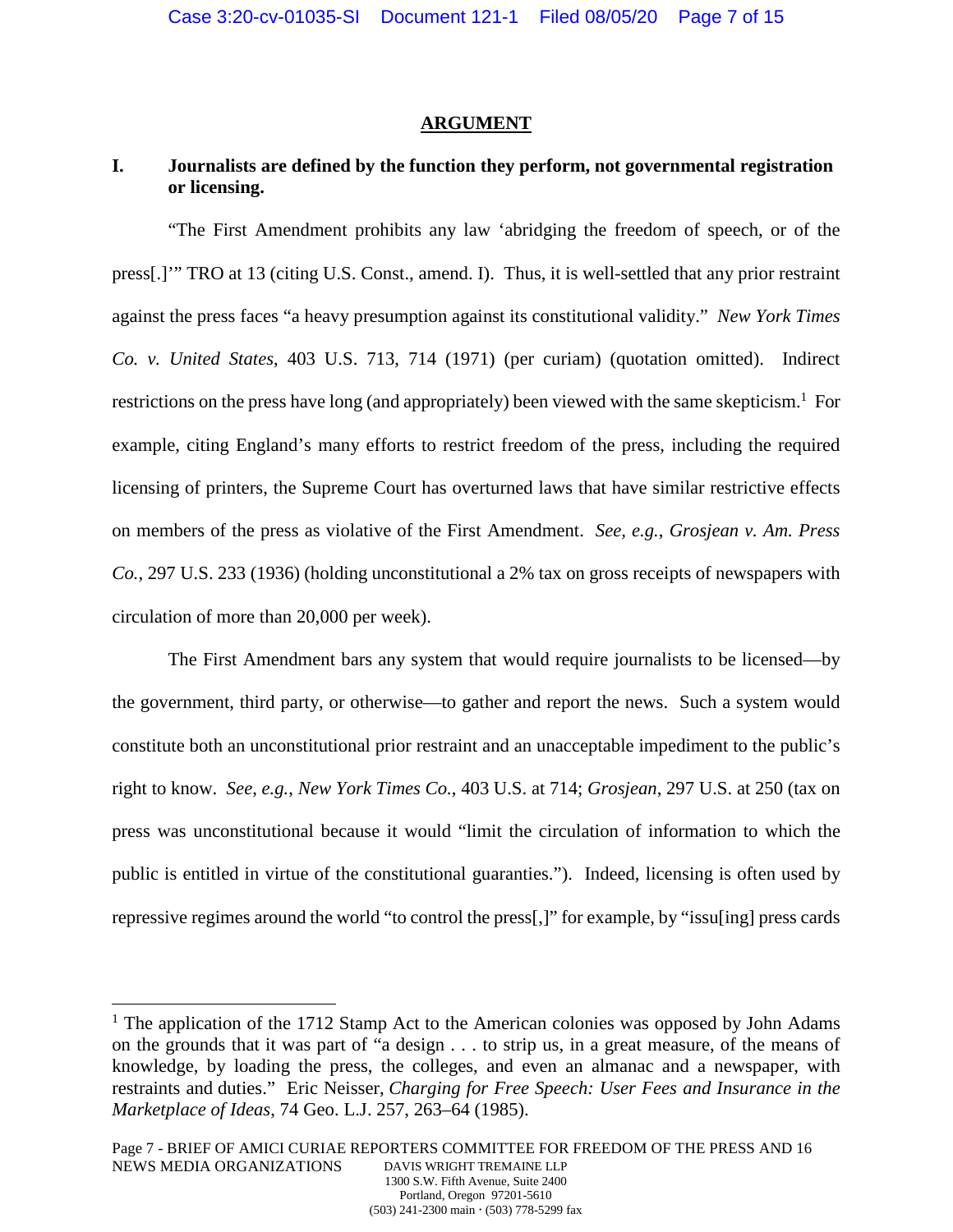### Case 3:20-cv-01035-SI Document 121-1 Filed 08/05/20 Page 8 of 15

only to journalists certified to follow the official line." Steven Strasser, *Registering Reporters: How Licensing of Journalists Threatens Independent News Media* at 4, National Endowment for Democracy (Nov. 23, 2010), https://perma.cc/W67T-4UWY. The power to license is "the power to shape the national agenda, to provide the raw material of history books—in short, to dictate the news." *Id.* at 6. The First Amendment was enacted precisely to prevent such restrictions.

Credentialing of journalists in the United States is usually reserved for specific situations where there are physical limitations, such as allocating space in a briefing room or assigning a pool reporter to accompany a political official in a plane. *See, e.g.*, Don Gonyea, *Reporters Give Unique Peek of White House*, NPR (Jul. 23, 2007), https://perma.cc/V8RJ-LBLU. In such situations, it is often the press themselves—not the government entity or third parties—that organize these efforts, such as the White House press corps or correspondents' organizations who rotate pool reporters. And, in any event, such processes *do not* define "journalism" or "journalist."

To the extent the law in the United States engages in an inquiry of who is a journalist, it does so functionally, considering the activity being performed and its role in a democratic society. Oregon's shield law, for example, protects "person[s] connected with, employed by or engaged in any medium of communication to the public." Or. Rev. Stat. § 44.520(1). The federal Privacy Protection Act, likewise, protects the work product of persons "reasonably believed to have a purpose to disseminate to the public a newspaper, book, broadcast, or other similar form of public communication[.]" 42 U.S.C.A. § 2000aa(a). And the federal Freedom of Information Act defines a "representative of the news media" as someone who "gathers information of potential interest to a segment of the public, uses its editorial skills to turn the raw materials into a distinct work, and distributes that work to an audience." 5 U.S.C. §  $552(a)(4)(A)(ii)(III)$ . These flexible, functional tests appropriately include not just reporters who are employed by major news outlets, but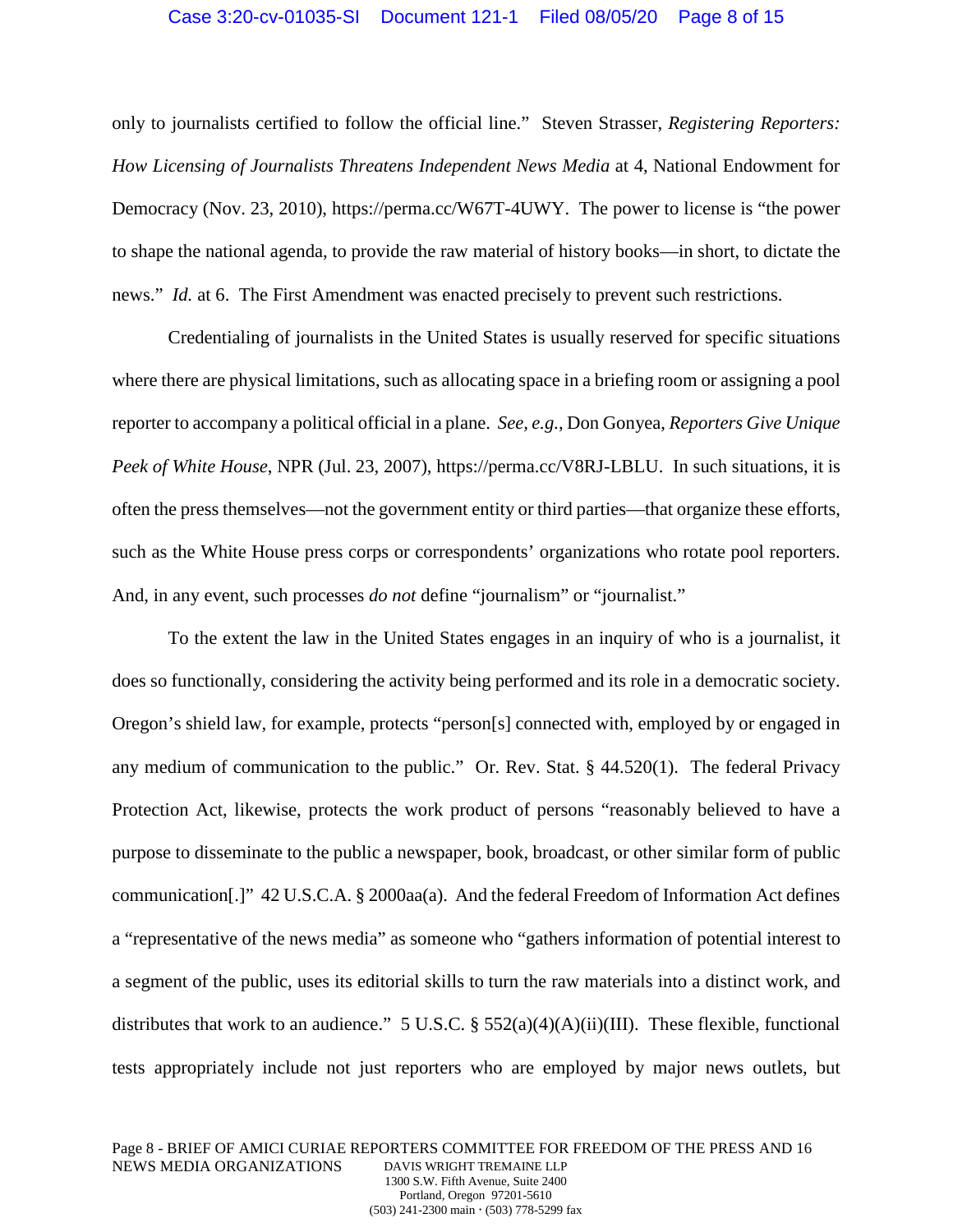freelancers and independent media across a wide spectrum of publishing platforms.

The functional role of the press, as this Court rightly recognized, is essential for the public to be informed about the workings of their government. *See* TRO at 13 ("By *reporting* about the government, the media are 'surrogates for the public.'" (emphasis added) (quoting *Richmond Newspapers, Inc. v. Virginia*, 448 U.S. 555, 573 (1980)); *Id.* ("'[t]he Supreme Court has recognized that newsgathering is *an activity* protected by the First Amendment.'" (emphasis added) (quoting *United States v. Sherman,* 581 F.2d 1358, 1361 (9th Cir. 1978)). That role is fundamentally incompatible with any licensing, pre-approval, or authorization regime.

## **II. The Court cannot require a private organization to credential journalists; to the extent the TRO needs clarification, the Court should evaluate Defendants' compliance according to an objective, totality of the circumstances test.**

Following the Federal Defendants' motion for reconsideration of the TRO, ECF No. 101, the Court requested briefing on whether it should "restrict the definition of 'Journalist' covered by the TRO to a person who is a professional or authorized journalist and who has been issued a colored and distinctive vest prominently indicating 'ACLU Authorized Press' (or other similar words) by the ACLU of Oregon." Order, ECF No. 108. It cannot and should not, for the reasons set forth in Section II(A) below. If the Court believes additional clarity is needed for the purposes of enforcing the TRO, it should adopt a totality of the circumstances test to determine whether an officer knows or has reason to know a person is a journalist, as set forth in Section  $II(B)$ .

### A. The ACLU cannot be required to license journalists.

Any mandatory licensing regime for journalists would be presumptively unconstitutional. It is of no moment whether such licensing is conducted by the government or a third party. It is well-established that the press and public have "a First Amendment right to record police activity in public." *Fields v. City of Philadelphia*, 862 F.3d 353, 355 (3d Cir. 2017) (collecting cases from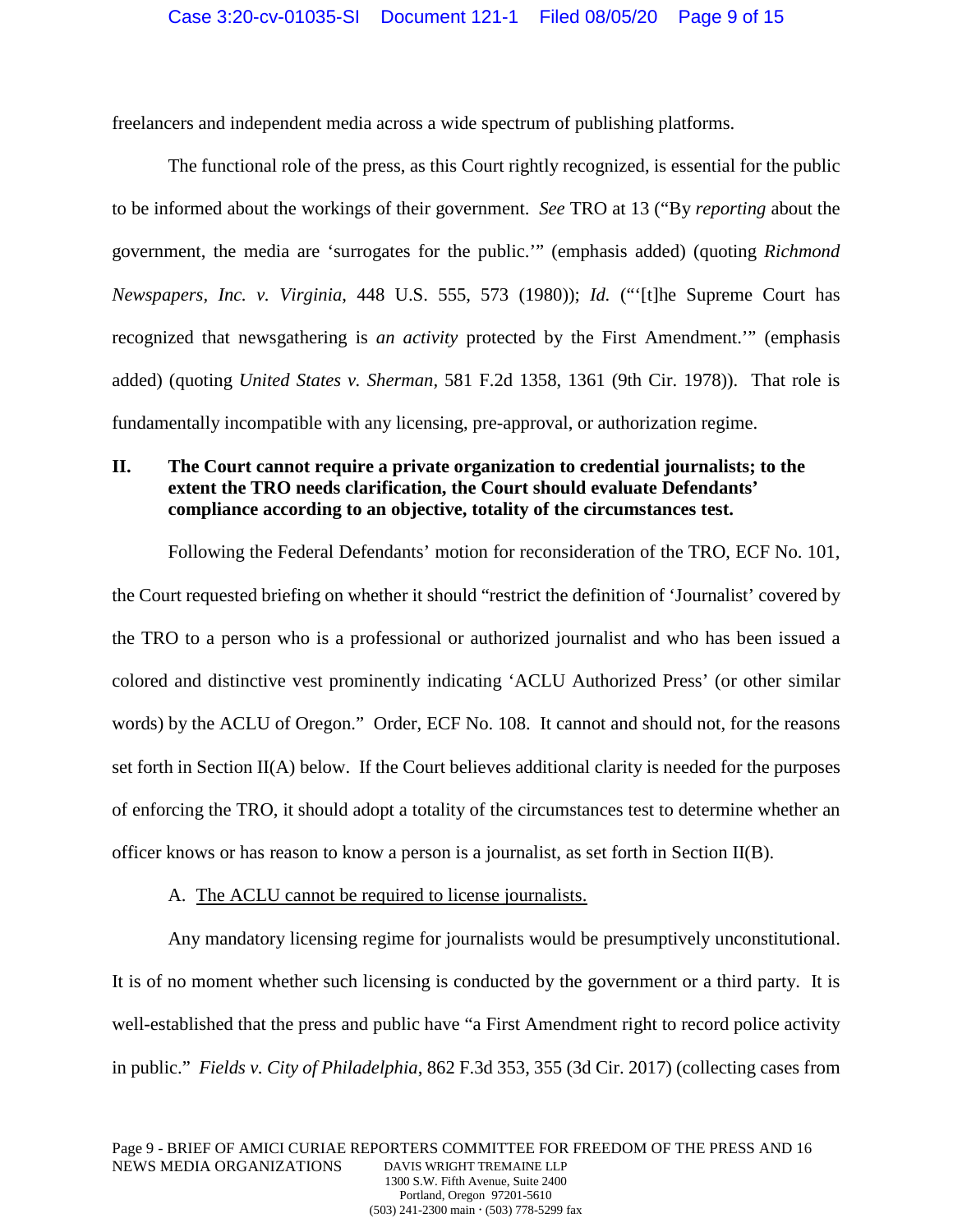### Case 3:20-cv-01035-SI Document 121-1 Filed 08/05/20 Page 10 of 15

First, Fifth, Seventh, Ninth, and Eleventh Circuit Courts of Appeal). The Court's TRO properly recognizes that right, enjoining the Federal Defendants from violating Plaintiffs' and other journalists' constitutional rights. But limitations on *which* members of the press are protected by the Court's TRO would also effectively limit those constitutional rights. And as this Court recognized, any limitation on that right can only come if there is an "overriding interest based on findings that closure is essential to preserve higher values and is narrowly tailored to serve that interest." TRO at 15 (citing *Press-Enterprise Co. v. Superior Court*, 478 U.S. 1, 9 (1986)); *see also New York Times Co.*, 403 U.S. at 714; *Grosjean*, 297 U.S. at 250. The Federal Defendants have come nowhere close to showing there is an "overriding interest" that would warrant such a limitation. Putting the onus on journalists to "establish" their right to engage in newsgathering impermissibly flips this burden.

Further, as the ACLU of Oregon/Plaintiffs themselves recognize, *see* Pls.' Mem., ECF No 112 at 18–21, they are not qualified, and have no desire, to operate a licensing regime for journalists. As set forth above, journalism is an activity that is performed, not a status that is bestowed. Any criteria by which the ACLU might try to decide, *a priori*, who qualifies as a journalist would misconstrue the nature of the press and run headlong into serious First Amendment concerns, as such a licensing program would be both under- and over-inclusive. On the one hand, news organizations need flexibility to assign reporters based on what is happening in any given moment, and where and when it is happening. If a demonstration spontaneously erupts outside the home of an *Oregonian* reporter, they may well need to cover it but not have time to be "licensed" by the ACLU or receive a vest. That reporter is no less deserving of protection for their newsgathering. Indeed, in such a situation the effective *elimination* of the ability to gather information is not only injurious to the First Amendment, but also raises due process concerns.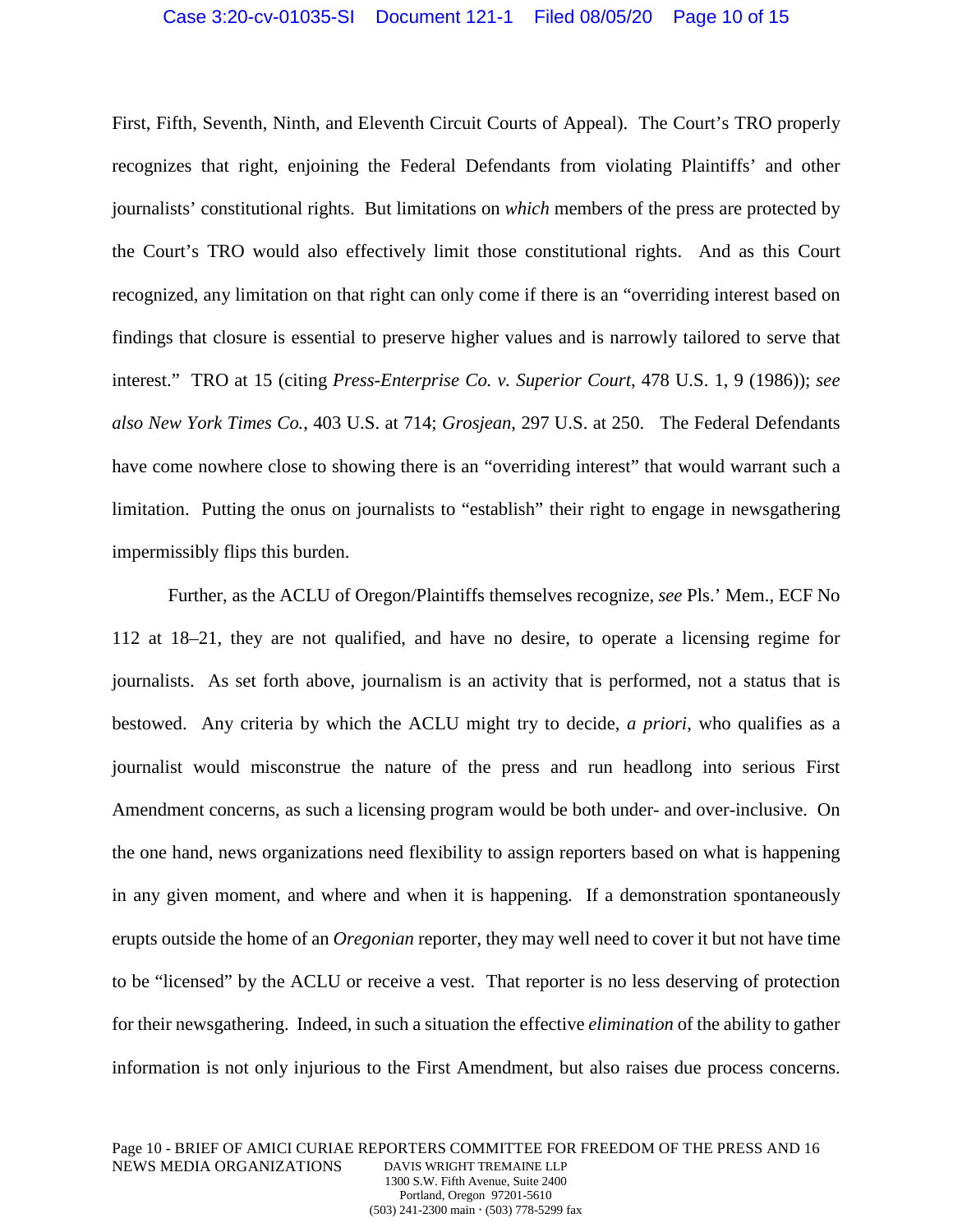*See, e.g.*, *Karem v. Trump*, 960 F.3d 656, 665 (D.C. Cir. 2020) (finding likelihood that revocation of White House press pass violated due process, and noting "stringent vagueness [and fair-notice] test" when "important first amendment rights" are at stake (citations omitted)); *Sherrill v. Knight*, 569 F.2d 124, 130–31 (D.C. Cir. 1977) (holding reporters have liberty interest in White House press passes, the removal of which implicates due process requirements).

On the other hand, in the absence of any meaningful basis to determine who is or is not a journalist, the ACLU would be likely to simply "approve" everyone who asks, which would do nothing to help the Court, law enforcement, or the press. For instance, any "colored and distinctive vest" the ACLU would hand out to "authorized" journalists would likely be easily replicated, further confusing the situation on the ground. And, at the end of the day, having or not having a vest has no effect on law enforcement's ability to arrest someone if there is probable cause they have committed a crime. *See* TRO at 18. Thus, any attempt to license journalists as "authorized" would be both be over- and under-inclusive and possibly counter-productive.

B. To the extent clarity is needed, the Court should adopt an objective, totality of the circumstances test to determine whether an officer knows or has reason to know a person is a journalist.

*Amici* appreciate that the Court is concerned with how to effectively ensure compliance with its TRO. If a modification is needed to assist in determining who should be protected by the TRO, the Court should adopt a test that asks whether, under the totality of the circumstances, an officer knows or has reason to know that a person is a journalist. Such a test would be fact-specific, and evaluate a number of factors, including (but not limited to):

- Whether the individual is carrying a press pass or badge, or have other written material on their person or clothing identifying them as a member of the press, such as a business card or letter from their employer;
- Whether the individual orally identifies themselves as a member of the press;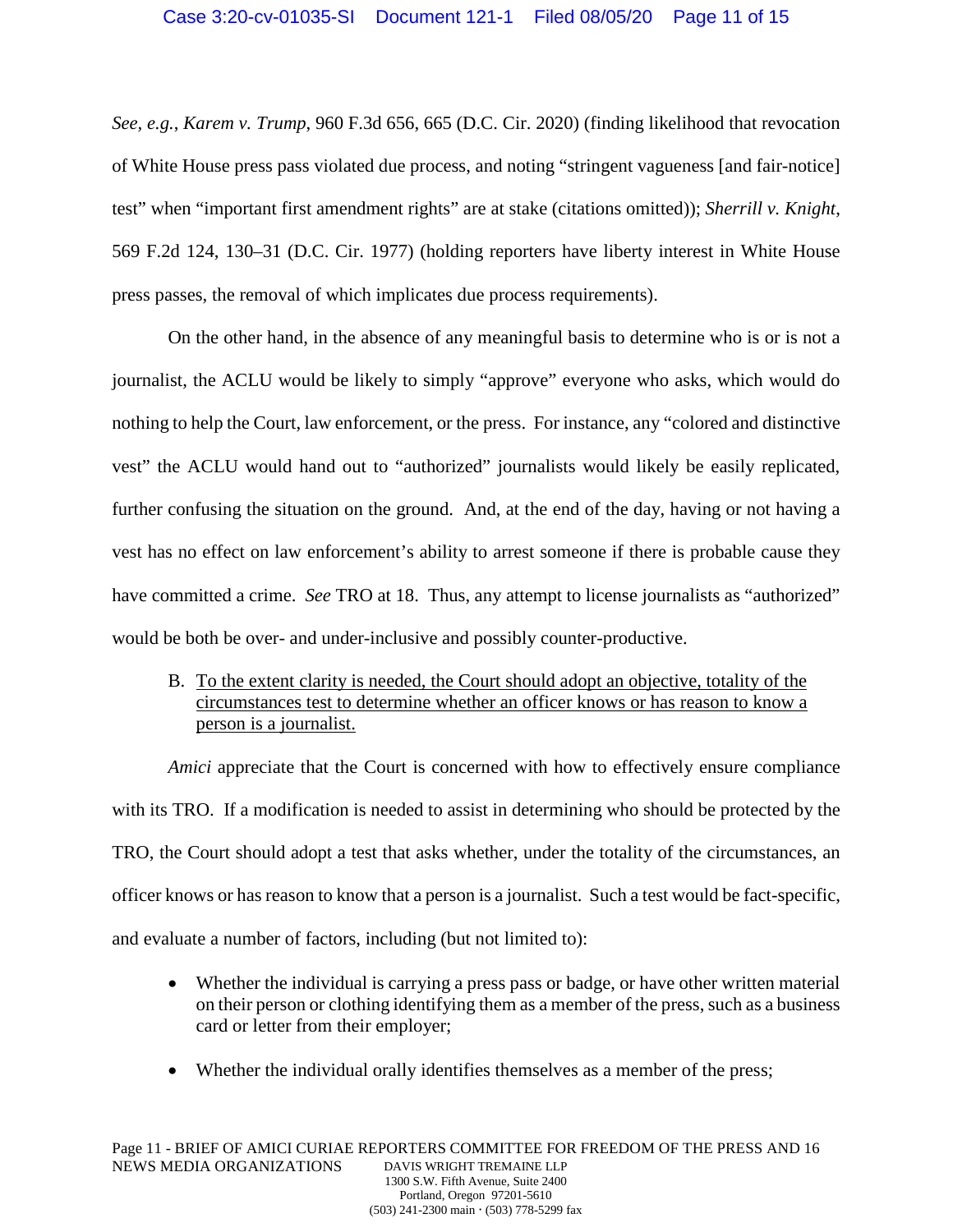- Whether the individual's dress suggests that the individual is engaged in newsgathering, such as wearing reflective materials;
- Whether the individual is carrying and/or using audio, photo, or video recording equipment (and there should be a presumption that individuals carrying professional recording equipment are members of the press<sup>2</sup>);
- Whether the individual is actively engaged in newsgathering, such as conducting interviews, broadcasting, or documenting events;
- Whether the individual generally is physically separated from protesters, when possible; and
- Whether the individual is compliant with lawful police orders.<sup>3</sup>

Crucially, this list of indicia is not exhaustive, and no one indicator should be dispositive.

Ultimately, the test is whether a reasonable officer—with appropriate training—would know, or should know, that an individual is a working journalist. While there may be cases on the margins where this determination becomes fact-specific, in many of the cases documented in Portland and around the country, it has not been. For instance, targeting a clearly identifiable journalist with less-lethal munitions, *see, e.g.*, TRO at 7–9 (recounting shootings of photojournalists Justin Yau, Jungho Kim, and Noah Berger with less-lethal munitions) or arresting a reporter wearing a press badge, who is otherwise compliant with lawful police orders, are not close cases.<sup>4</sup>

Such a test would have several benefits. First, it appropriately places the burden of

 $\overline{a}$ 

 $2$  Which is not to say that individuals using personal mobile phones or other equipment to document police activity—conduct that has become routine during the protests—should not be protected; they should. There have, however, been instances where camera crews have been arrested or targeted, which is a clear constitutional violation, and therefore warrants an affirmative presumption that they are press.

<sup>&</sup>lt;sup>3</sup> Recognizing the important role of the press, the TRO properly states that members of the news media are not required to disperse following the issuance of an order to disperse, and cannot be arrested for not dispersing. TRO at 18.

<sup>4</sup> *See, e.g.*, *Minnesota police arrest CNN team on live television*, CNN (May 29, 2020), https://www.cnn.com/videos/us/2020/05/29/minneapolis-protests-omar-jimenez-arrestednewday-vpx.cnn.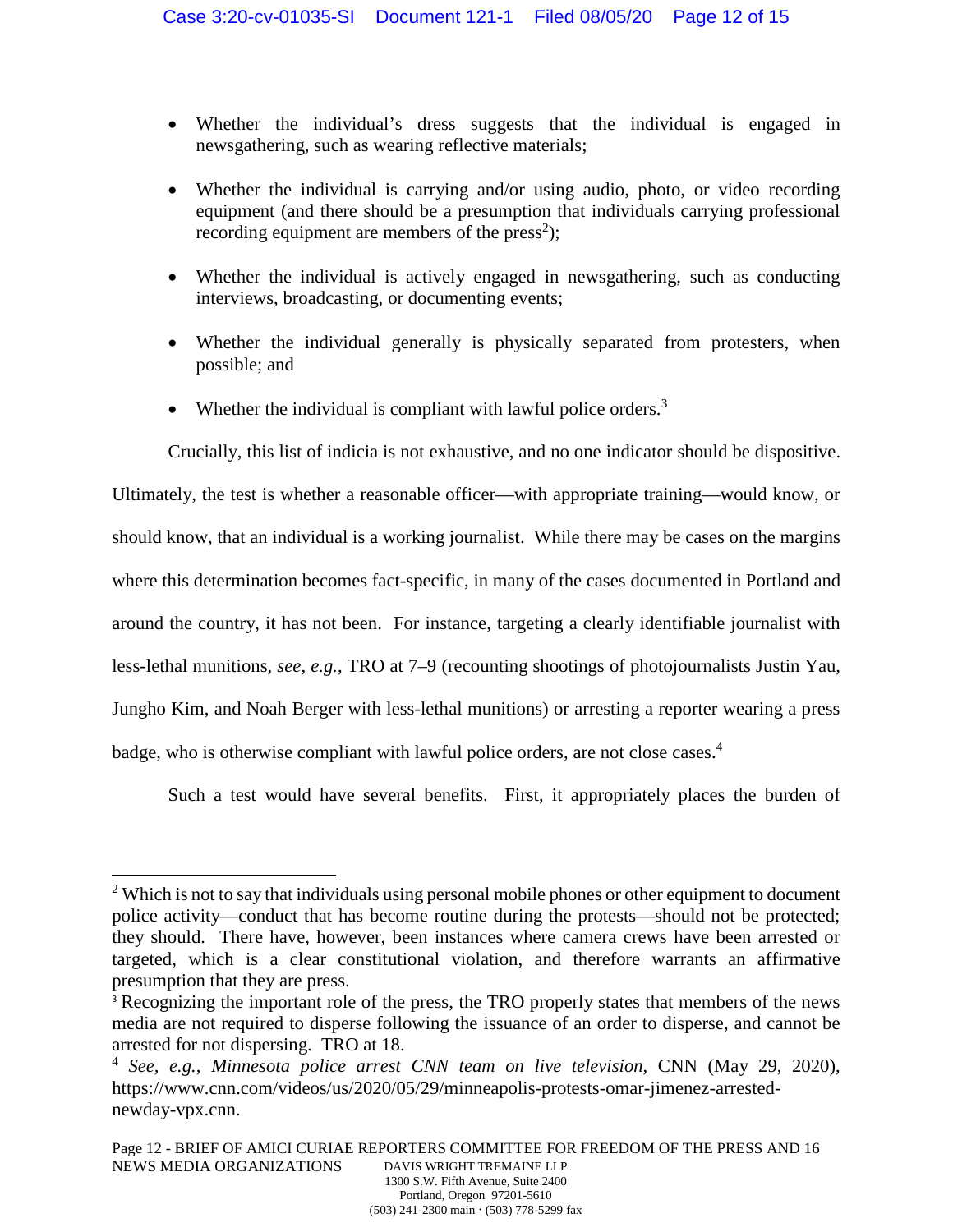### Case 3:20-cv-01035-SI Document 121-1 Filed 08/05/20 Page 13 of 15

compliance with the Constitution on the Federal Defendants, not the press. *Cf. Press-Enterprise Co.*, 478 U.S. at 9; *New York Times Co.*, 403 U.S. at 714; *Grosjean*, 297 U.S. at 250. That burden is not only constitutionally appropriate, but it also leverages the abilities of the Federal Defendants, who describe themselves as "specially trained" and "capable of conducting complex and sensitive operations." Decl. of Andrew Smith, ECF No. 101-1 at ¶ 5.

Second, this test aligns with both the nature of newsgathering and the First Amendment, *see supra* Section I, by not limiting, *a priori*, which journalists qualify for constitutional protections. It also avoids the inevitable line-drawing problems associated with having a thirdparty attempt to credential the press before covering an event.

Third, it provides flexibility for a wide array of circumstances. As noted, it might be perfectly clear that an individual is a member of the press—for example, they are set up with a camera and tripod, have press badges, and are filming protesters from across a street. Such persons should clearly not be targeted by officers of Federal Defendants. In other, closer, circumstances, an objective test that evaluates what the officer knew or should have known aligns with other tests, such as whether a defendant is entitled to qualified immunity. *See, e.g.*, *Demaree v. Pederson*, 887 F.3d 870, 878 (9th Cir. 2018) ("The doctrine of qualified immunity protects government officials from liability for civil damages insofar as their conduct does not violate clearly established statutory or constitutional rights of which a reasonable person would have known." (citation omitted)). The Court itself suggested a similar approach in the TRO, enjoining interference with persons who the Federal Defendants "know[s] or reasonably should know" is a journalist. TRO at 18–19. Thus, if there is a question about compliance with the TRO, both sides may present evidence and argument concerning the facts on the ground for the Court to evaluate whether the officer's interpretation of who they were interacting with was reasonable.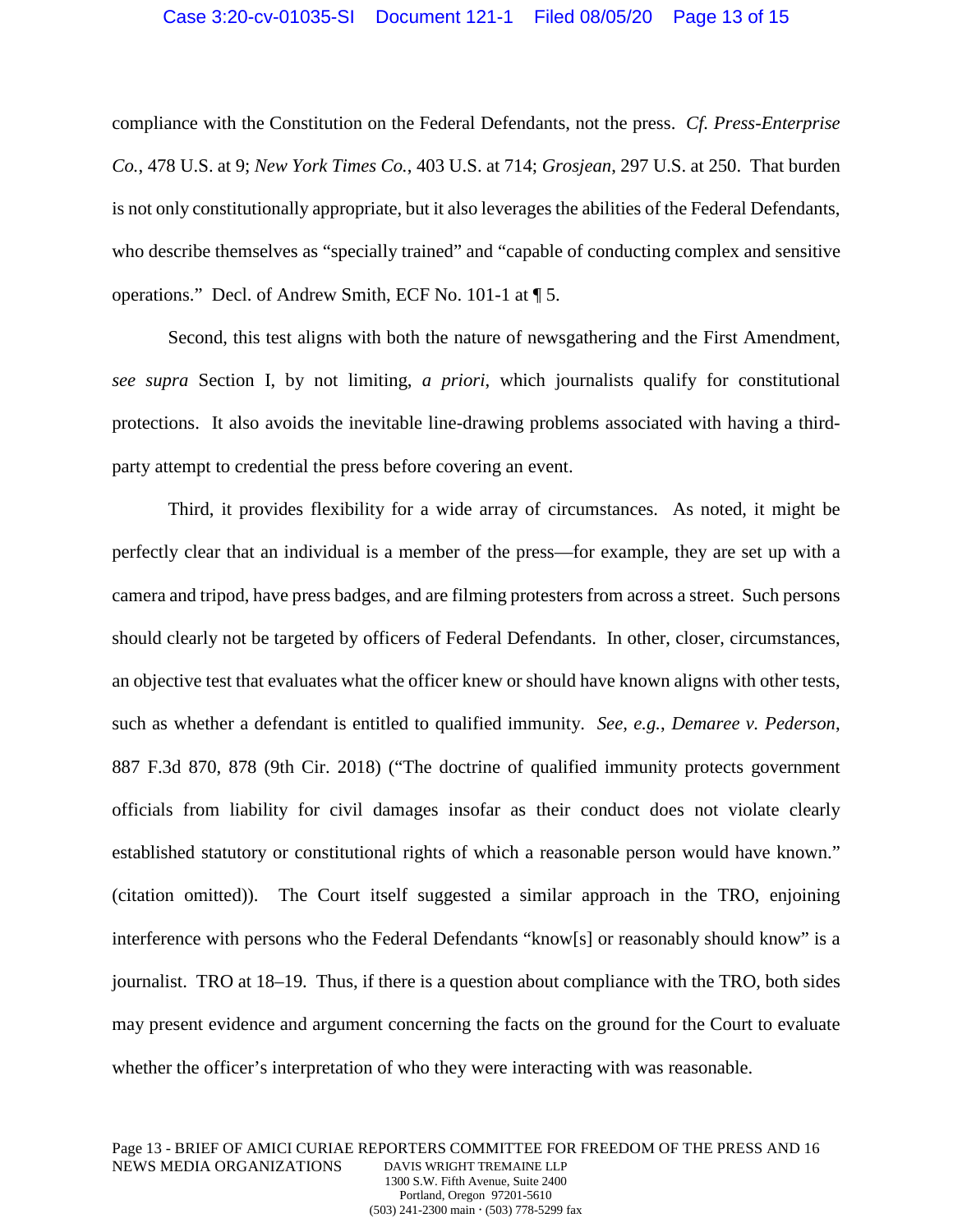#### Case 3:20-cv-01035-SI Document 121-1 Filed 08/05/20 Page 14 of 15

Fourth, this test ensures that even in close cases, law enforcement may still arrest persons if there is probable cause they have committed a crime. *Id.* Journalists are trained not to engage in illegal conduct, but if someone who purports to be a member of the press does so, they would be subject to arrest just like anyone else.

Finally, in addition to the test outlined above, there is nothing constitutionally suspect about inviting members of the press to voluntarily inform the Federal Defendants or local law enforcement that they intend to cover an event and to provide their names and contact information. Such a voluntary system would provide greater clarity, at least in some instances, without the constitutional issues associated with licensing. That said, failure to provide one's name or affiliation to Federal Defendants in advance cannot obviate the constitutional protections for newsgathering articulated above.

#### **CONCLUSION**

For the reasons stated herein, *amici* oppose any modification of the TRO that is not fully compatible with, and supportive of, the First Amendment rights of the press.

DATED: August 5, 2020 Respectfully submitted,

/s/ Duane A. Bosworth Duane A. Bosworth, OSB #825077 DAVIS WRIGHT TREMAINE LLP 1300 S.W. Fifth Avenue, Suite 2400 Portland, OR 97201 Telephone: (503) 241-2300 duanebosworth@dwt.com *Counsel of Record for Amici* 

(503) 241-2300 main (503) 778-5299 fax